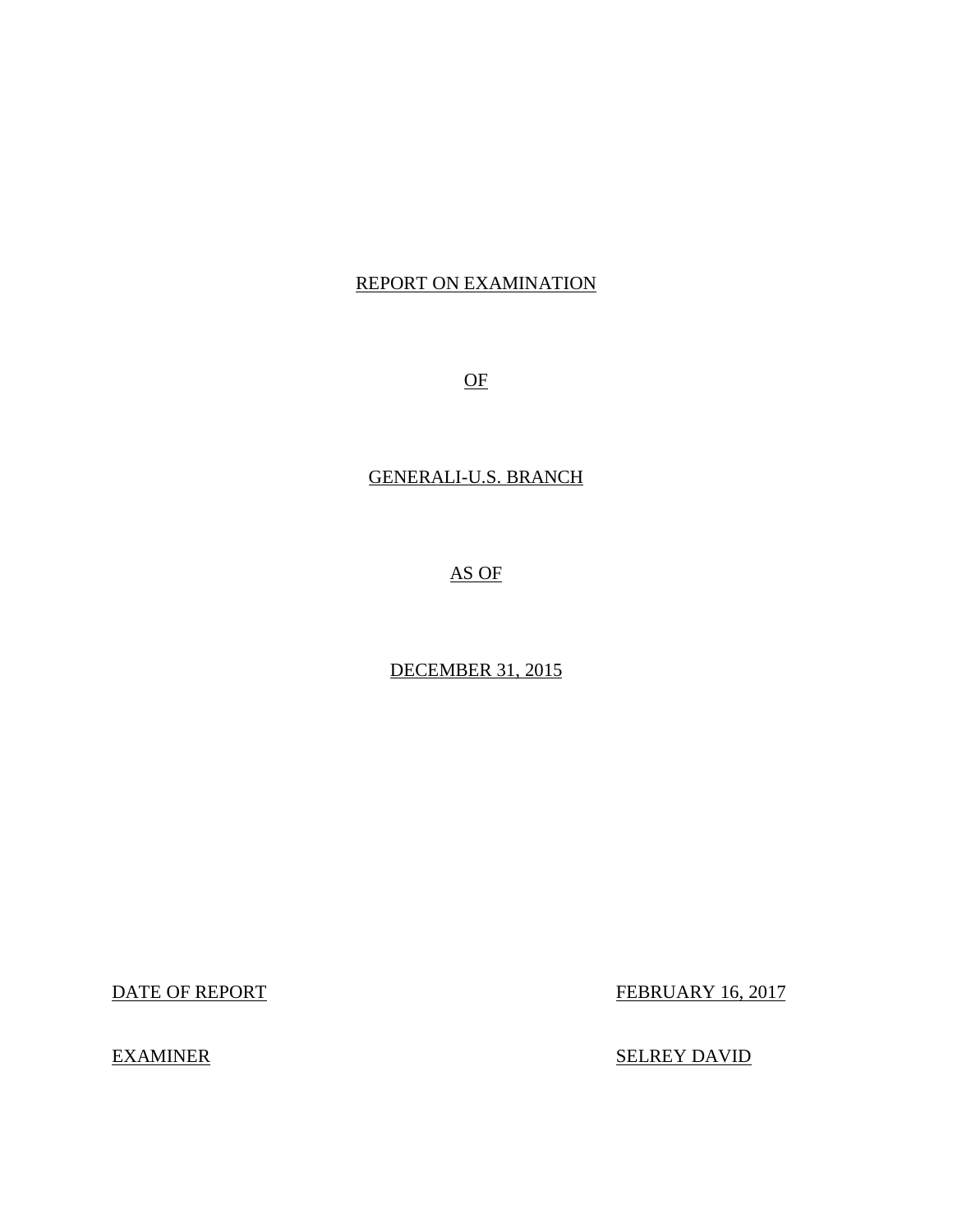## TABLE OF CONTENTS

| <u>ITEM NO.</u> |                                             | PAGE NO.       |
|-----------------|---------------------------------------------|----------------|
| 1               | Scope of examination                        | $\overline{2}$ |
| 2.              | Description of company                      | 3              |
|                 | A. Management                               | $\overline{4}$ |
|                 | B. Territory and plan of operation          | 6              |
|                 | C. Reinsurance                              | 8              |
|                 | D. Holding company system                   | 11             |
|                 | E. Significant operating ratios             | 14             |
|                 | F. Accounts and records                     | 14             |
| 3.              | <b>Financial Statements</b>                 | 16             |
|                 | A. Balance sheet                            | 16             |
|                 | B. Statement of income                      | 18             |
|                 | C. Capital and surplus                      | 19             |
|                 | D. Trusteed surplus statement               | 20             |
|                 | E. Analysis of changes to surplus           | 21             |
| 4.              | Losses and loss adjustment expenses         | 21             |
| 5.              | Provision for reinsurance                   | 21             |
| 6.              | Compliance with prior report on examination | 22             |
| 7.              | Summary of comments and recommendations     | 24             |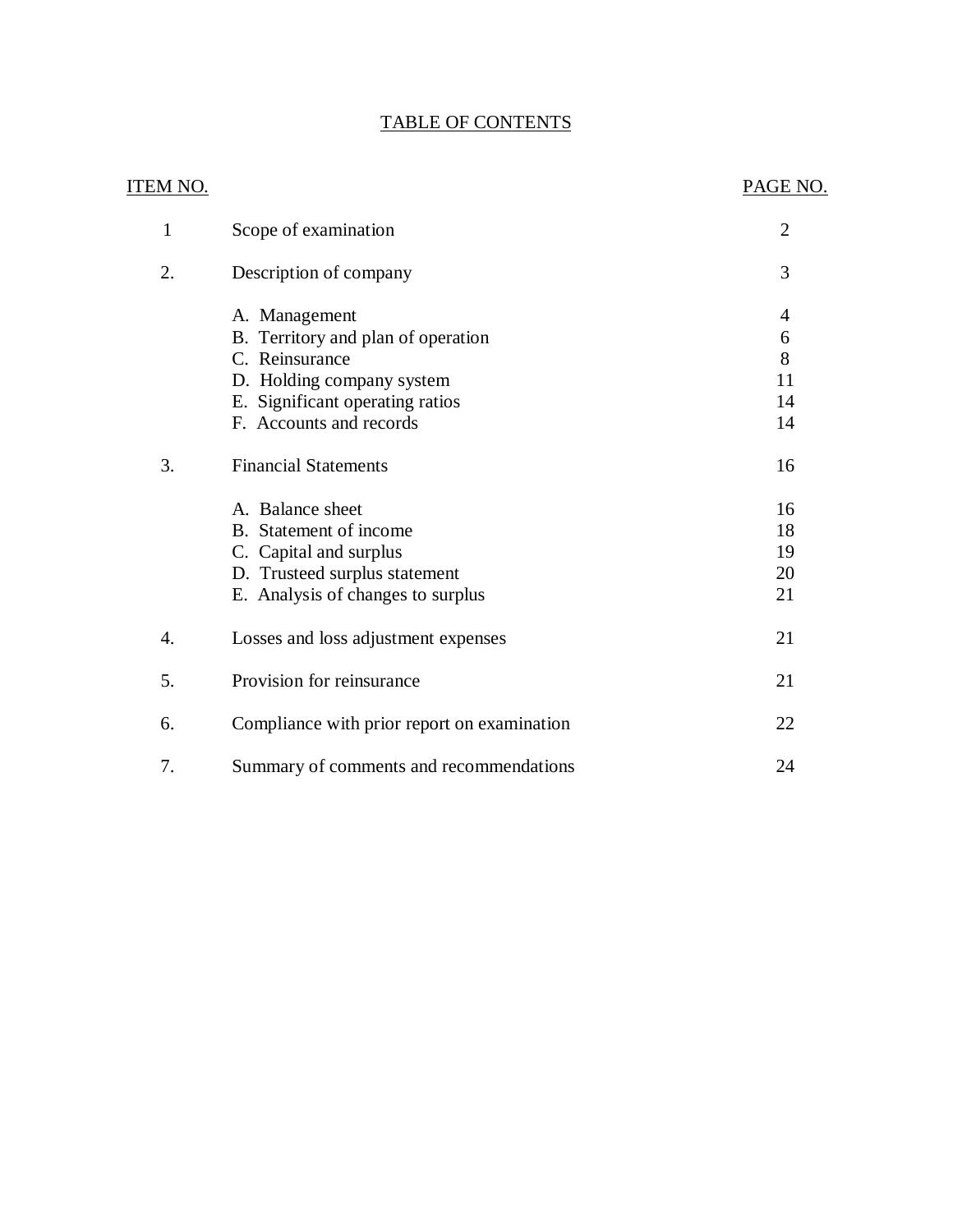

## NEW YORK STATE *DEPARTMENTof*  FINANCIAL SERVICES

Andrew M. Cuomo **Maria T. Vullo** Maria T. Vullo Maria T. Vullo Maria T. Vullo Maria T. Vullo Maria T. Vullo Governor Superintendent Superintendent Superintendent Superintendent Superintendent Superintendent Superintendent

February 16, 2017

Honorable Maria T. Vullo Superintendent New York State Department of Financial Services Albany, New York 12257

Madam:

Pursuant to the requirements of the New York Insurance Law, and in compliance with the instructions contained in Appointment Number 32478 dated April 19, 2016, attached hereto, I have made an examination into the condition and affairs of Generali – U.S. Branch as of December 31, 2015, and submit the following report thereon.

Wherever the designation "the Branch" appears herein without qualification, it should be understood to indicate Generali – U.S. Branch. Additionally, wherever the designation "Home Office" is used without qualification, it should be understood to indicate Generali Assicurazioni S.p.A.

Wherever the term "Department" appears herein without qualification, it should be understood to mean the New York State Department of Financial Services.

The examination was conducted at the Branch's home office located at 7 World Trade Center, 250 Greenwich Street, New York, NY 10007.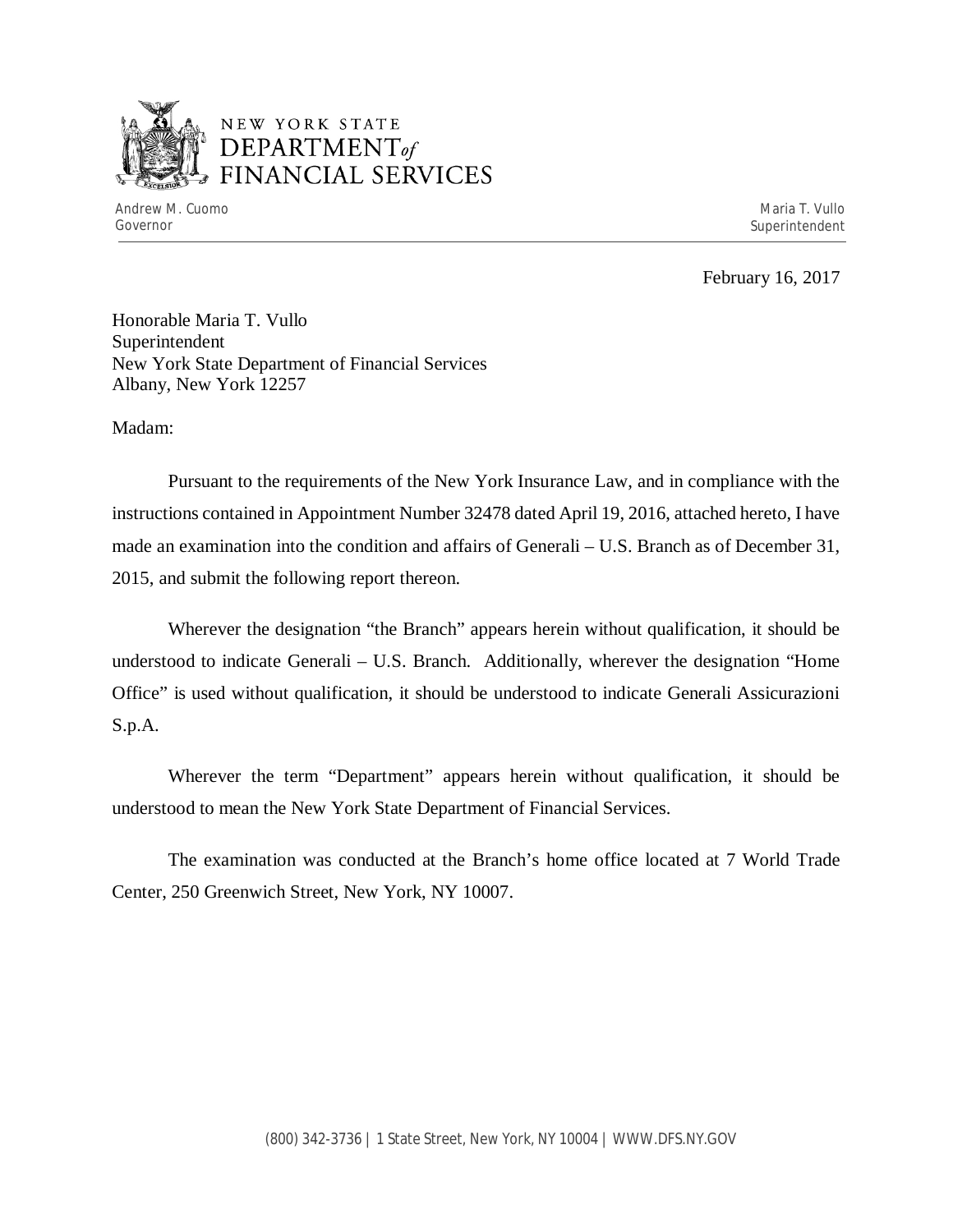#### 1. **SCOPE OF EXAMINATION**

The Department has performed an individual examination of the Branch*,* a multi-state insurer. The previous examination was conducted as of December 31, 2011. This examination covered the four year period from January 1, 2012 through December 31, 2015. Transactions occurring subsequent to this period were reviewed where deemed appropriate by the examiner.

This examination was conducted in accordance with the National Association of Insurance Commissioners ("NAIC") Financial Condition Examiners Handbook ("Handbook"), which requires that we plan and perform the examination to evaluate the financial condition and identify prospective risks of the Branch by obtaining information about the Branch including corporate governance, identifying and assessing inherent risks within the Branch and evaluating system controls and procedures used to mitigate those risks. This examination also includes assessing the principles used and significant estimates made by management, as well as evaluating the overall financial statement presentation, management's compliance with Statutory Accounting Principles and annual statement instructions when applicable to domestic state regulations.

All financially significant accounts and activities of the Branch were considered in accordance with the risk-focused examination process. The examiners also relied upon audit work performed by the Branch's independent public accountants where deemed appropriate.

This examination report includes a summary of significant findings for the following items as called for in the Handbook:

> Significant subsequent events Branch history Corporate records Management and control Fidelity bonds and other insurance Pensions, stock ownership and insurance plans Territory and plan of operation Growth of Branch Loss experience Reinsurance Accounts and records Statutory deposits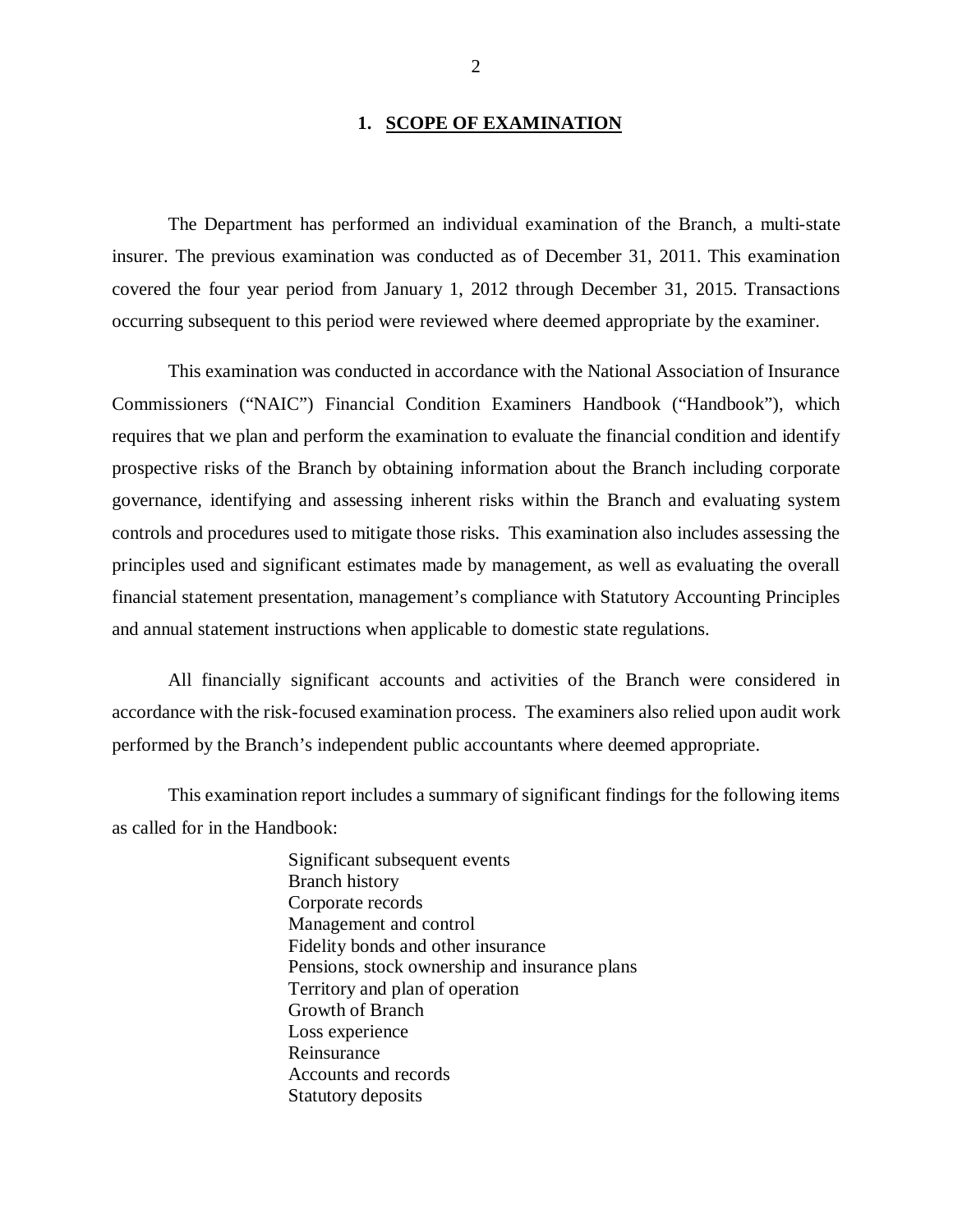## Financial statements Summary of recommendations

<span id="page-4-0"></span>A review was also made to ascertain what action was taken by the Branch with regard to the eight recommendations contained in the prior report on examination.

This report on examination is confined to financial statements and comments on those matters that involve departures from laws, regulations or rules, or that are deemed to require explanation or description.

#### **2. DESCRIPTION OF COMPANY**

The Branch originally operated in the United States ("U.S.") during the years 1935 through 1941. The Branch re-entered the U.S. through the state of New York on December 23, 1952 as the United States Branch of Assicurazioni Generali, an insurer originally incorporated in Trieste, Italy on December 26, 1831.

Effective January 5, 1990, the Branch, with the approval of the New York Insurance Department, changed its name to Generali-U.S. Branch.

In 1991, Mediobanca S.p.A. ("Mediobanca"), an Italian investment bank, increased its ownership share of the Branch's Home Office from 5.98% to 12.84%. This acquisition made Mediobanca, the Home Office's largest investor and, pursuant to New York Insurance Law ("NYIL"), the controlling shareholder. As of December 31, 2015, Mediobanca's share was 13.2%.

Prior to 1999, the Branch wrote direct insurance policies through approximately 15 managing general agents ("MGAs") that specialized predominantly in nonstandard automobile and commercial multiple peril business throughout the U.S. The Branch also assumed risks through treaty reinsurance composed of aviation business and domestic and international property and casualty business written on a pro-rata and excess basis.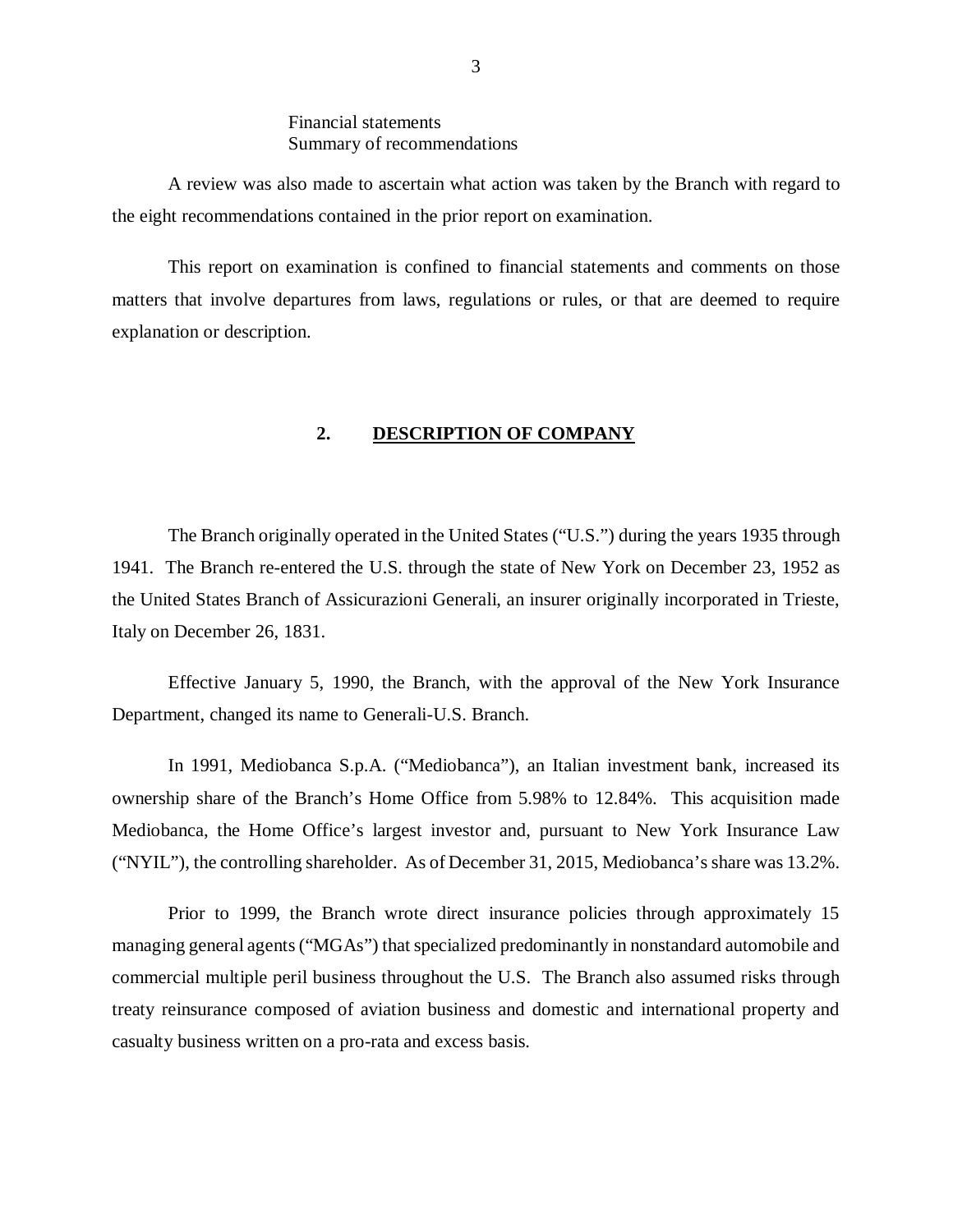In June 1999, the Home Office placed the Branch's operations in run-off. As a result, effective September 2000, the Branch did not renew its assumed reinsurance treaties and terminated its contracts with all but one of its MGAs, the Arrowhead Group, which markets nonstandard private passenger and commercial automobile in California. The Arrowhead Group services the renewal business of the non-standard automobile policies written in California, which the Branch is required to renew by law.

In 2006, the Branch resumed issuing insurance policies, as described further herein in Section 2. B, "Territory and Plan of Operation."

A. Management

As a U.S. branch of an alien insurer licensed in this state, the Branch operates its business through a U.S manager. The Branch's operations have been managed by Genamerica Management Corporation ("Manager"), a New York corporation wholly owned by the Home Office, since 1966. A power of attorney, made effective on July 14, 1966, authorizes the Manager to represent the Branch in all matters relating to the operations of its business and affairs. The administration of the Branch is under the direction of the Branch's president and chief financial officer.

Pursuant to the Manager's by-laws, management of the Branch is vested in a board of directors consisting of three members. The board meets once, immediately following the annual meeting of the stockholders, on the second Monday in March, and at such other regular times as the board may determine.

At December 31, 2015, the board of directors was comprised of the following three members:

Christopher J. Carnicelli Scarsdale, New York

John Martini Glen Head, New York

#### Name and Residence Principal Business Affiliation

Chairman of the Board, Genamerica Management Corporation

President and Chief Financial Officer, Generali-U.S. Branch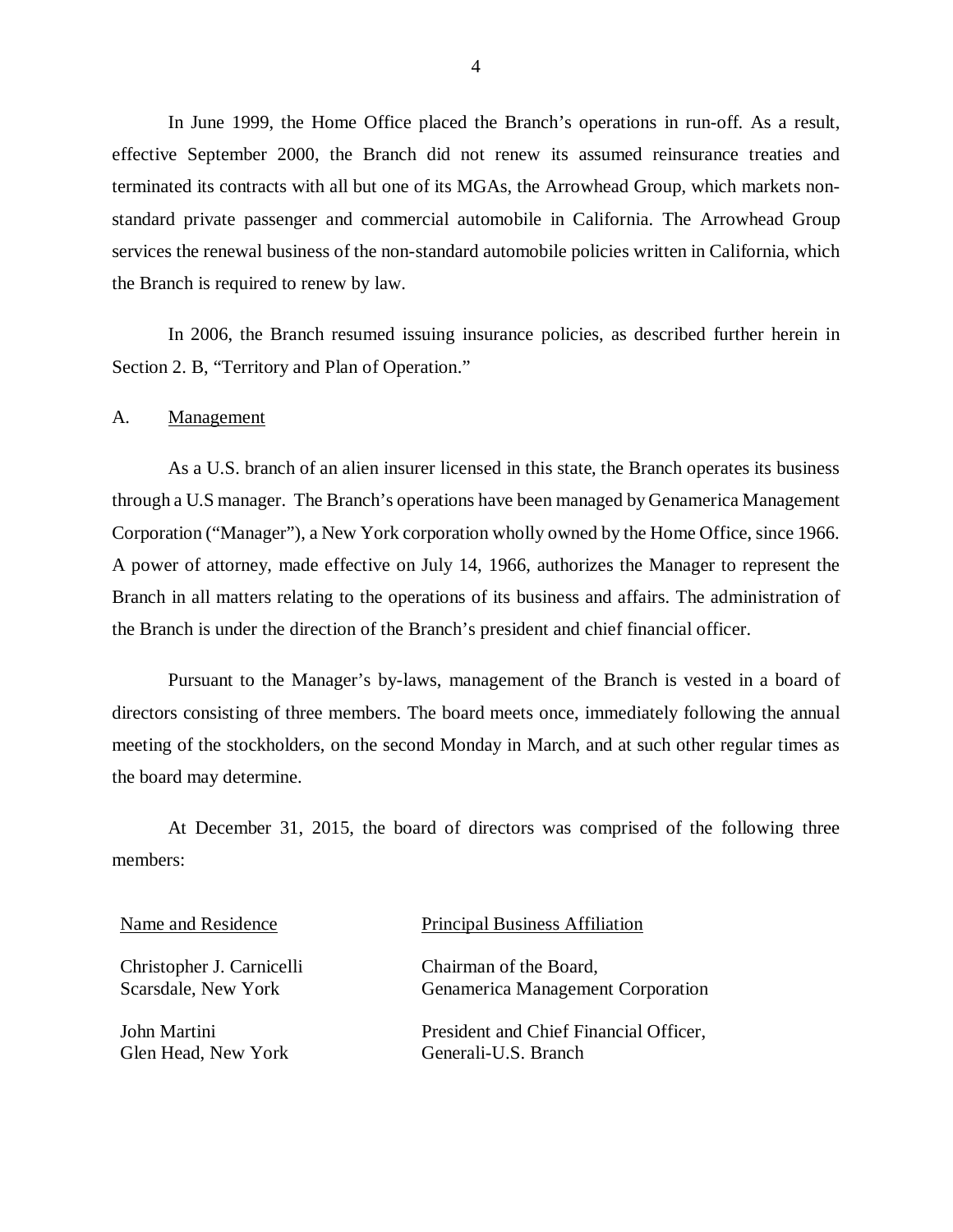| Name and Residence                      | <b>Principal Business Affiliation</b>                    |
|-----------------------------------------|----------------------------------------------------------|
| Jose L. Menendez<br>Closter, New Jersey | Executive Vice President and Chief Operating<br>Officer. |
|                                         | Generali-U.S. Branch                                     |

As of December 31, 2015, the principal officers of the Company were as follows:

| Name                | Title                                            |
|---------------------|--------------------------------------------------|
| John E. Martini     | President and Chief Financial Officer            |
| Mauricio R. Caneda  | Senior Vice President, Chief Information         |
|                     | <b>Officer and Secretary</b>                     |
| Joseph Outumuro     | Vice President, Treasurer                        |
| Jose L. Menendez    | <b>Executive Vice President, Chief Insurance</b> |
|                     | Officer                                          |
| <b>Bill Skapof</b>  | Executive Vice President, Chief                  |
|                     | <b>Underwriting Officer</b>                      |
| Maxine Blake*       | Vice President, Chief Compliance and             |
|                     | Chief Legal Officer                              |
| Salvatore Furnari   | Vice President, Controller                       |
| Gregory McGinley    | Vice President, Head of Claims                   |
| Bernadita G. Alonzo | <b>Assistant Vice President, Human Resources</b> |

\*The Chief Compliance and Chief Legal officer resigned on September 23, 2016

A review of the Branch's corporate governance for the period under examination disclosed that the Branch's manager failed to comply with various sections of its corporate by-laws as follows:

- a) The manager did not hold the required annual stockholder meetings at which directors are elected as stipulated in Article 1 Section 1 of the manager's by-laws;
- b) The manger did not comply with Article II, Section 3 of its by-laws, which require the holding of a board meeting immediately following the annual meeting of the stockholders, on the second Monday in March. Such meetings were held on different dates. In addition, for calendar year 2015, the board of directors did not hold any of its regular meetings;
- c) A review of the minutes of the board of directors meetings disclosed that that the Branch did not comply with Article III, Section 1 of the Managers' by-laws, which required that officers be appointed at regular board of directors meetings.

5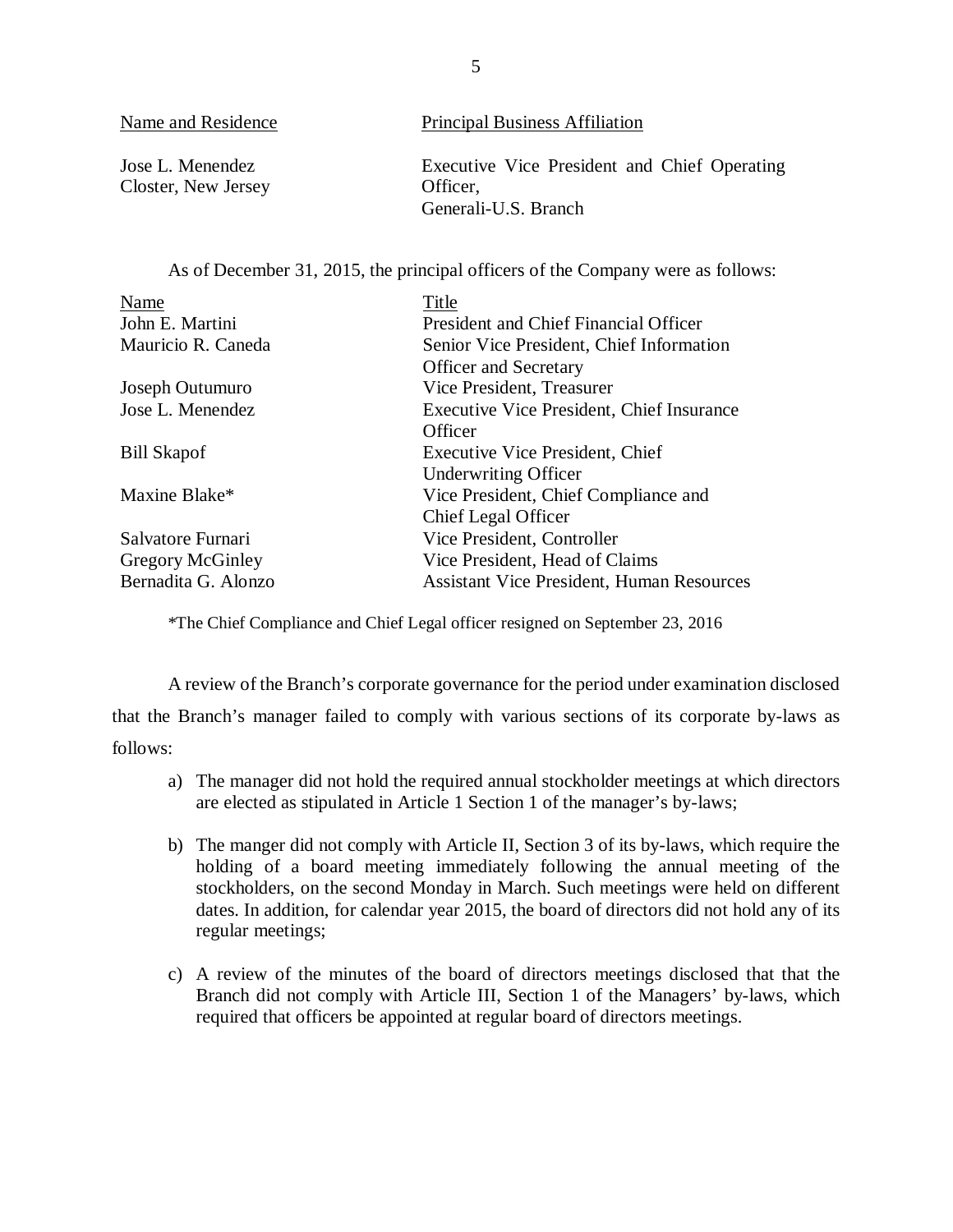<span id="page-7-0"></span>Members of the board have a fiduciary responsibility and must evince an ongoing interest in the affairs of the Branch. It is essential that board meetings are held on a regular basis so that board members can set forth their views on relevant matters.

It is recommended that board of directors' meetings be held regularly, so that adequate oversight and monitoring of the Branch's business operations is provided. It is also recommended that the Branch ensure that its manager's by-laws are properly followed.

#### United States Trustee

Pursuant to the provisions of Section 1315 of the New York Insurance Law, an alien insurer is required to maintain in the U.S. trusteed assets for the security of all its policyholders and creditors within the U.S. and to appoint a trustee of such assets. Under the terms of a deed of trust dated September 26, 1996, the Home Office designated the Bank of New York as it U.S. trustee. The deed provides that legal title to the trusteed assets shall be vested in the trustee and authorizes the trustee to sell or collect any security or property and to invest and reinvest the proceeds thereof upon written direction of the Manager.

The Bank of New York is also the custodian of the securities required to be on deposit with the superintendent, pursuant to Section 1314 of the New York Insurance Law.

#### B. Territory and Plan of Operation

As of December 31, 2015, the Company was licensed to write business in all 50 states, the District of Columbia, and the Commonwealth of Puerto Rico.

The Branch's certificate of authority authorizes it to transact the kinds of insurance as defined in the following numbered paragraphs of Section 1113(a) of the New York Insurance Law:

| Paragraph      | Line of Business       |
|----------------|------------------------|
| $\mathcal{R}$  | Accident & health      |
| 4              | Fire                   |
| $\overline{5}$ | Miscellaneous property |
| 6              | Water damage           |
|                | Burglary and theft     |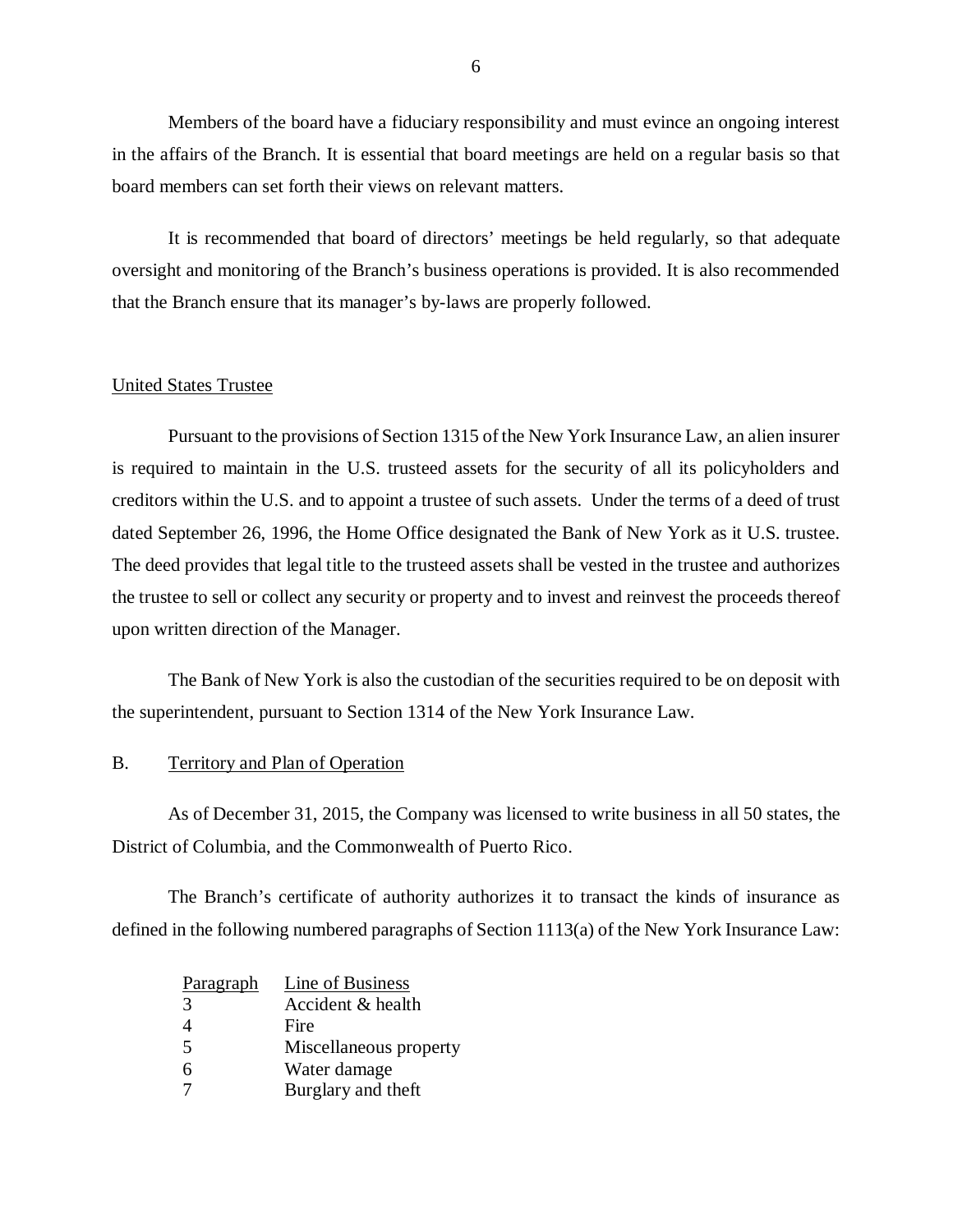| 8   | Glass                                          |
|-----|------------------------------------------------|
| 9   | Boiler and machinery                           |
| 10  | Elevator                                       |
| -11 | Animal                                         |
| 12  | Collision                                      |
| 13  | Personal injury liability                      |
| 14  | Property damage liability                      |
| 15  | Workers' compensation and employers' liability |
| 16  | Fidelity and surety                            |
| 17  | Credit                                         |
| 19  | Motor vehicle and aircraft physical damage.    |
| 20  | Marine and inland marine                       |
| 21  | Marine protection and indemnity                |
|     |                                                |

The Branch is also empowered to transact such workers' compensation insurance as may be incidental to coverage contemplated under paragraphs 20 and 21 of Section 1113(a), including insurances described in the Longshoremen's and Harbor Workers' Compensation Act (Public Law No. 803, 69 Cong. as amended; 33 USC Section 901 et seq. as amended) to the extent permitted by its charter.

Additionally, the Branch is licensed to conduct the business of special risk insurance pursuant to Article 63 of the New York Insurance Law.

Based on the lines of business for which the Branch is licensed, and pursuant to the requirements of Articles 13 and 41 of the New York Insurance Law, the Branch is required to maintain a minimum surplus to policyholders in the amount of \$2,200,000.

On January 1, 2006, the Branch resumed writing business. This business consists of the U.S. risks of Generali Group's foreign multi-national clients, which is called the reverse flow business. This business is ceded 100% to affiliated and nonaffiliated insurers, thus having no impact on the Branch's net reserves. The Branch earns administrative fees for underwriting and servicing this business.

In 2010, the Branch commenced a program through which it assumed travel related risks on business underwritten by Stonebridge Casualty Insurance Company ("Stonebridge"). The program consisted of two quota share agreements, a 100% quota share agreement reinsuring risks designated as "Club Med" and a 40% quota share agreement covering risks designated as "travel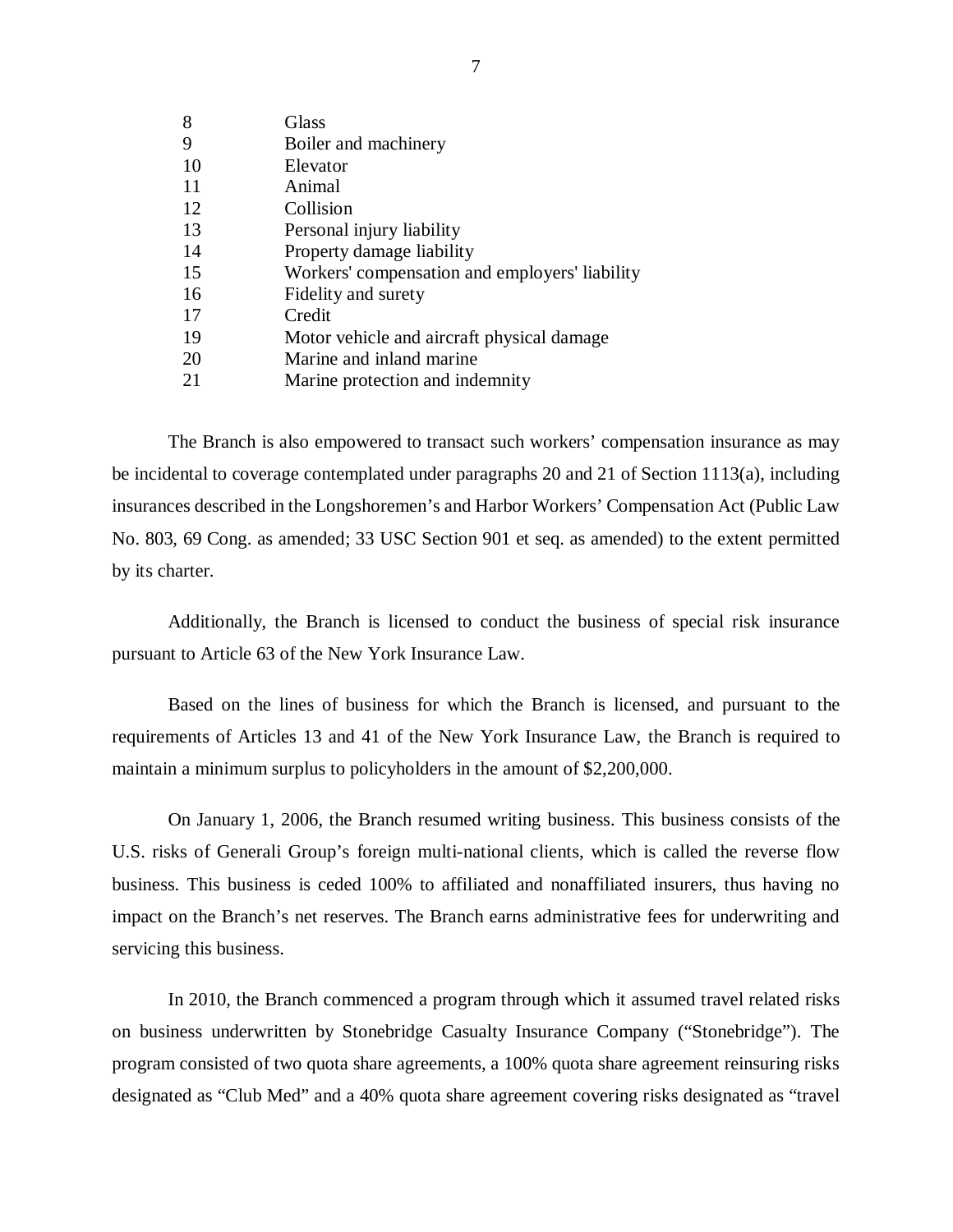– non Club Med". On July 28, 2011, the travel – non Club Med 40% quota share agreement was amended to a 100% quota share agreement and was also amended to include the Club Med U.S. policies and certificates that were previously covered under a separate treaty.

Effective October 1, 2012, the Branch entered into an MGA agreement with Customized Services Administrator's Inc. ("CSA"), a California corporation, to act as the replacement of Stonebridge. The travel business previously written by Stonebridge entered run-off and all new business was written by the Branch on a direct basis through CSA. The Branch retained 50% of the business and ceded 50% through July 31, 2015. As of August 1, 2015, the Branch cedes 100% of this business.

In 2015, the Branch formed a new Global Corporate and Commercial Unit ("GC&C") to write business on the U.S. risks of the Home Office's U.S. multi-national clients. This business is ceded 100% to affiliated insurers, thus having no impact on the Branch's net reserves.

The following schedule shows the direct premiums written by the Branch both in total and in New York for the period under examination:

| Calendar Year | New York State | <b>Total Premiums</b> | Percentage of Total Premiums<br>Written in New York State |
|---------------|----------------|-----------------------|-----------------------------------------------------------|
| 2012          | \$928,646      | \$27,593,770          | 3.37%                                                     |
| 2013          | \$1,855,856    | \$57,679,286          | 3.22%                                                     |
| 2014          | \$2,814,319    | \$84,963,790          | 3.31%                                                     |
| 2015          | \$4,777,103    | \$87,503,520          | 5.46%                                                     |

#### C. Reinsurance

#### Assumed

The Branch's assumed reinsurance represented 0.93% of its total gross premiums written reported during calendar year 2015. The balance consists of premium adjustments on policies written before 1999 (prior to the Branch entering into run-off mode) and of policies related to the travel business that the Branch assumed from Stone Bridge Casualty Insurance in 2010 that are currently in run-off.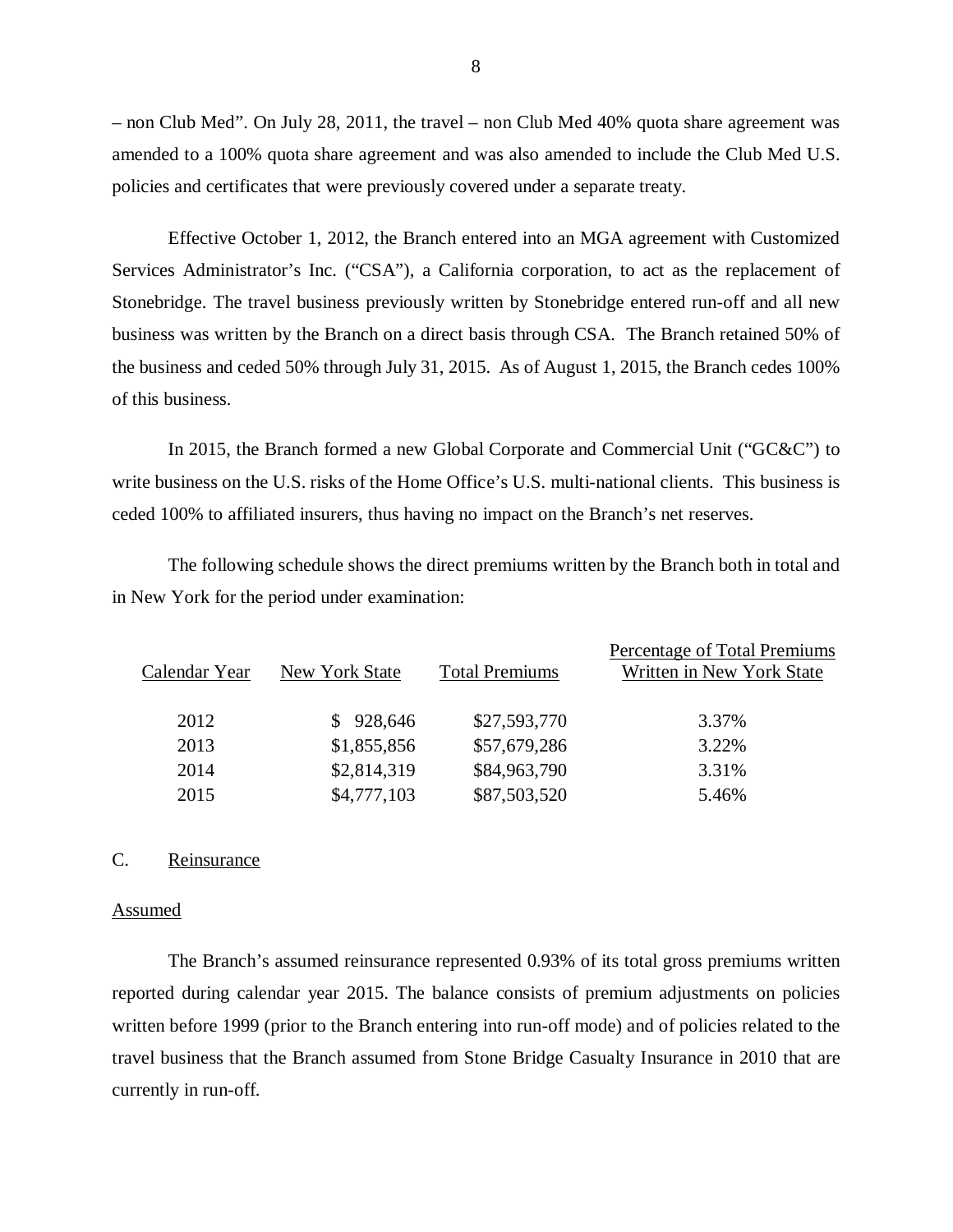#### Ceded Reinsurance

The reinsurance program the Branch currently has in place has been structured to cover 100% of the business it writes, which are the reverse flow business, the travel business and the commercial business written through its Global Corporate and Commercial business unit ("GC&C"). The program is as follows:

#### Quota share agreements with affiliates

A business strategy the Branch implemented in 2006 when it resumed writing business was to issue policies covering the U.S. risks of the multi-national policyholders that are insured by the Branch's unauthorized affiliated insurers. This business is 100% ceded back to the respective affiliated entity producing the original business. As of December 31, 2015, the Branch had reinsurance agreements in place with each of the following unauthorized affiliated companies:

Generali Espana Holdings S.A. Generali Versicherung AG (Austria) Generali Assurances (France) Generali Italia S.p.A. Generali Zavarovalnica Ceska Pojistovna A.S

All agreements are ceded on a treaty basis with the exception of the Ceska Pojistovna A.S agreement, which is ceded on a facultative basis.

## Quota Share agreement with Europ Assistance Irish Branch ("EAIB")

Effective December 31, 2015, the Branch was party to a 100% quota share reinsurance agreement with Europ Assistance Irish Branch, an unauthorized company member of the Generali group. Business ceded under this agreement relates to travel insurance, which the Branch currently writes on a direct basis through a San Diego based MGA, Customized Service Administrators Inc. ("CSA"). Prior to July 2015, the Branch ceding cession to EAIB was 50%. It is noted that the amendment to the reinsurance agreement with EAIB, changing the cession from 50% to 100%, was not filed with the Department pursuant to the provisions of Section  $1505(d)(2)$  of the New York Insurance Law.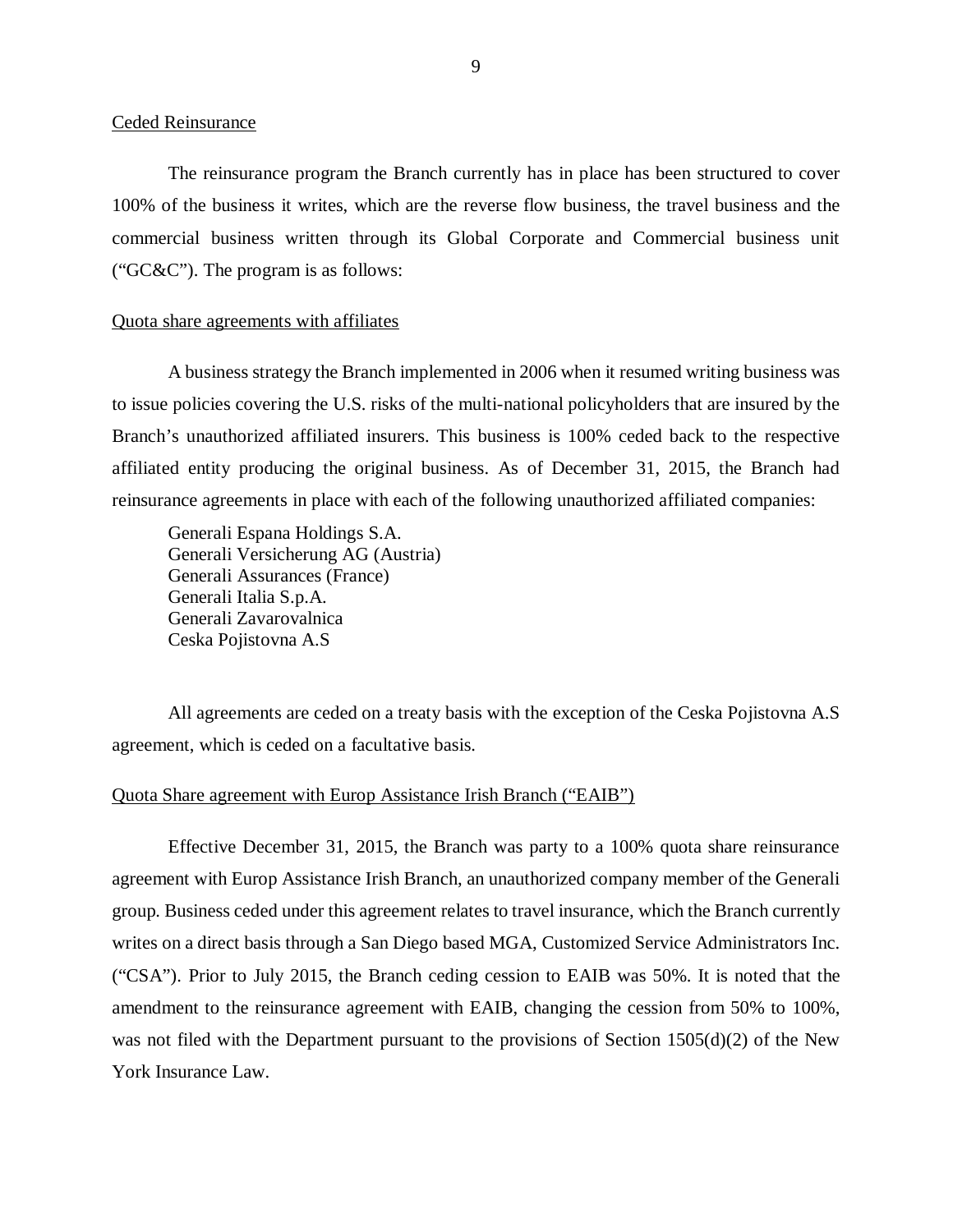It is recommended that the Branch comply with Section  $1505(d)(2)$  of the New York Insurance Law and notify the Department prior to entering into any affiliated reinsurance agreements that require submission.

#### Quota Share agreement with Samsung F&M U.S. Branch

Effective January 1, 2013 through December 31, 2015, the Home Office and the Branch were parties to a 100% reinsurance agreement with Samsung F&M U.S. Branch, an unaffiliated and authorized insurer. Business covered under the agreement represented all policies and binders issued by the Branch insuring property, casualty, marine, and engineering risks having a maximum liability of up to \$500,000,000 each policy.

The agreement called for a 100% cession, which required the Branch to submit it to the Department for review and non-disapproval in accordance with Section 1308(e)(1) of the NY Insurance Law. However, the Branch failed to submit the agreement to the Department as required.

It is recommended that the Branch comply with Section 1308(e)(1) of the New York Insurance Law and refrain from ceding more than fifty percent of the unearned premiums on the net amount of its insurance in force at the beginning of such period, without the Superintendent's permission. This agreement was not renewed effective January 1, 2016.

#### Cession to Unauthorized Affiliates

The Branch's cessions to its unauthorized affiliated insurers were collateralized by a letter of credit ("LOC") that listed the Branch's Home Office as the applicant. It is noted that the Branch was not able to provide documentation supporting the arrangement between the Home Office and its subsidiaries, which would outline its assumed responsibility of providing collateral on behalf of its subsidiaries. The LOC as presented is not in compliance with Department Regulation 133, Part 79.4, paragraph (a)(1), which states that the assuming reinsurer should be the applicant of the LOC.

It is recommended that the Branch obtain its letter of credits from the respective assuming reinsurer as required by Department Regulation 133.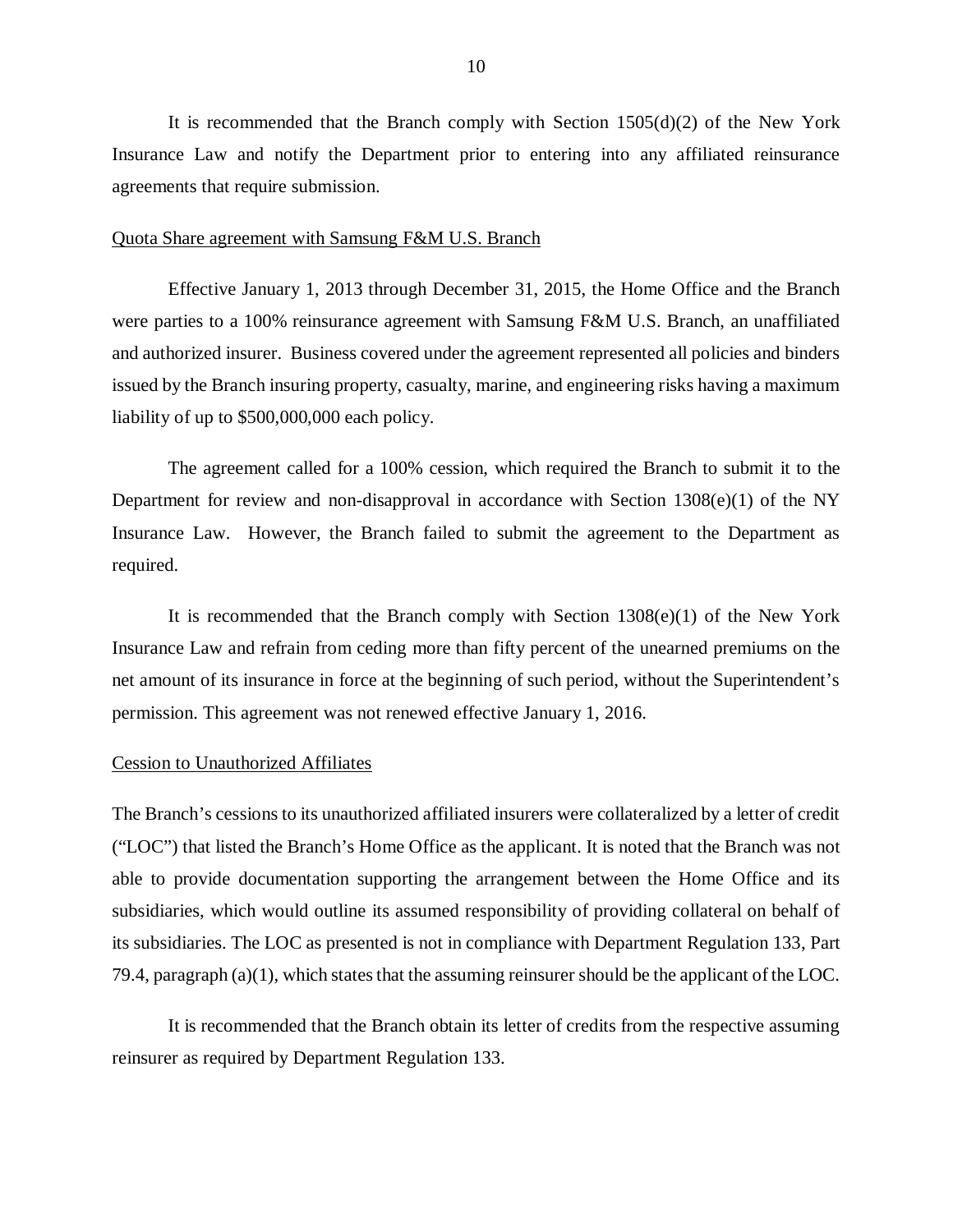<span id="page-12-0"></span>In addition, a review of Schedule F, Part 3, disclosed that the Branch listed unauthorized reinsurers as authorized from which no collateral securing the cessions was obtained. Further, the Branch did not keep on file the executed copy of the reinsurance agreement it had in place with these reinsurers.

It is management's responsibility to obtain executed and formalized copies of all its reinsurance agreements and to secure adequate collateral for its cessions to its unauthorized reinsurers. It is also management's responsibility to maintain proper and formalized documentation supporting all the Branch's reinsurance activity and transactions involving both its unauthorized affiliated and non-affiliated reinsurers.

It is recommended that the Branch establish and formalize a robust and adequate internal control system surrounding its reinsurance process and to test these controls to assess their effectiveness and ensure their proper implementation.

With the exception of the amendment to the agreement with EAIB, all other affiliated reinsurance agreements were filed with the Department for review and non-disapproval in accordance with Article 1505(d)(2) of the New York Insurance Law. Agreements reviewed during the course examination were found to contain the insolvency clause as required by Section 1308 of the New York Insurance Law.

#### D. Holding Company System

During the last examination, the Home Office and the Branch were deemed to be part of a holding company group and thus subject to Article 15 of the New York Insurance Law. The determination was made because Mediobanca, S.p.A., an Italian Bank owned over 10% of the voting shares of the Home Office.

A review of the Holding Company Registration Statements filed with this Department indicated that such filings were complete and were filed in a timely manner pursuant to Article 15 of the New York Insurance Law and Department Regulation 52.

The following is an abridged chart of the holding company system at December 31, 2015:

11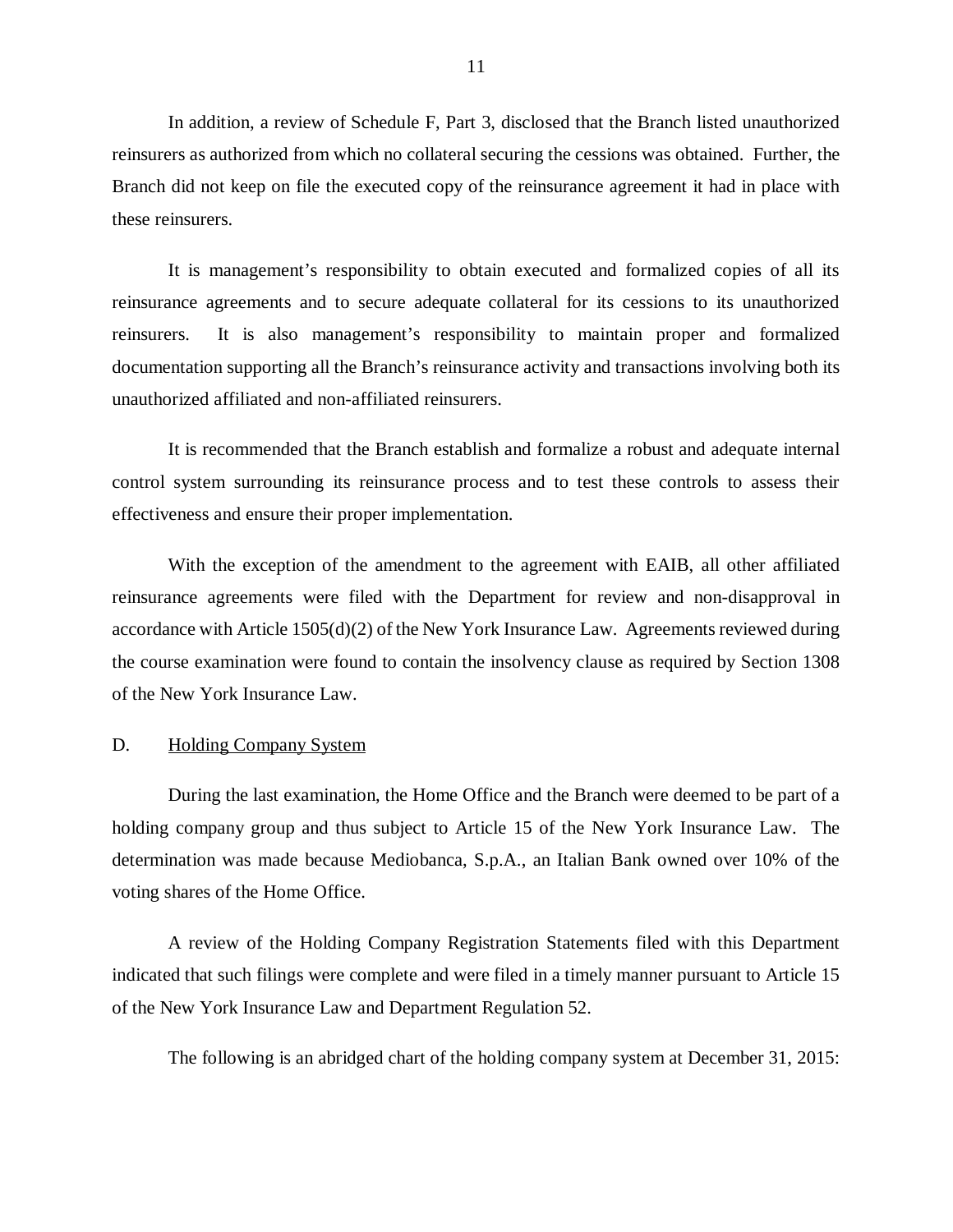

At December 31, 2015, the Branch owned 100% of the shares of Generali Consulting Solutions, LLC ("Generali Consulting"). The book adjusted carrying value of these shares, \$156,420, was non-admitted due to the fact that the underlying financial statements were not audited as prescribed by Statement of Statutory Accounting Principle No. 93, Investments in Subsidiary, Controlled and Affiliated Entities, A Replacement of SSAP No. 88. Generali Consulting owns 100% of the shares of Generali Claims Solutions, LLC ("Generali Claims"), making the Branch the indirect owner of Generali Claims.

At December 31, 2015, the Company was party to the following agreements with other members of its holding company system:

#### Management Service Agreement

Effective July 25, 1966, Genamerica Management Corporation, by virtue of a power of attorney dated July 14, 1966, was appointed as the United States Manager of the Branch. Pursuant to the Management Agreement, the United States Manager is engaged to conduct and carry of the business and affairs of the Branch and the insurance business that the Branch transacts in all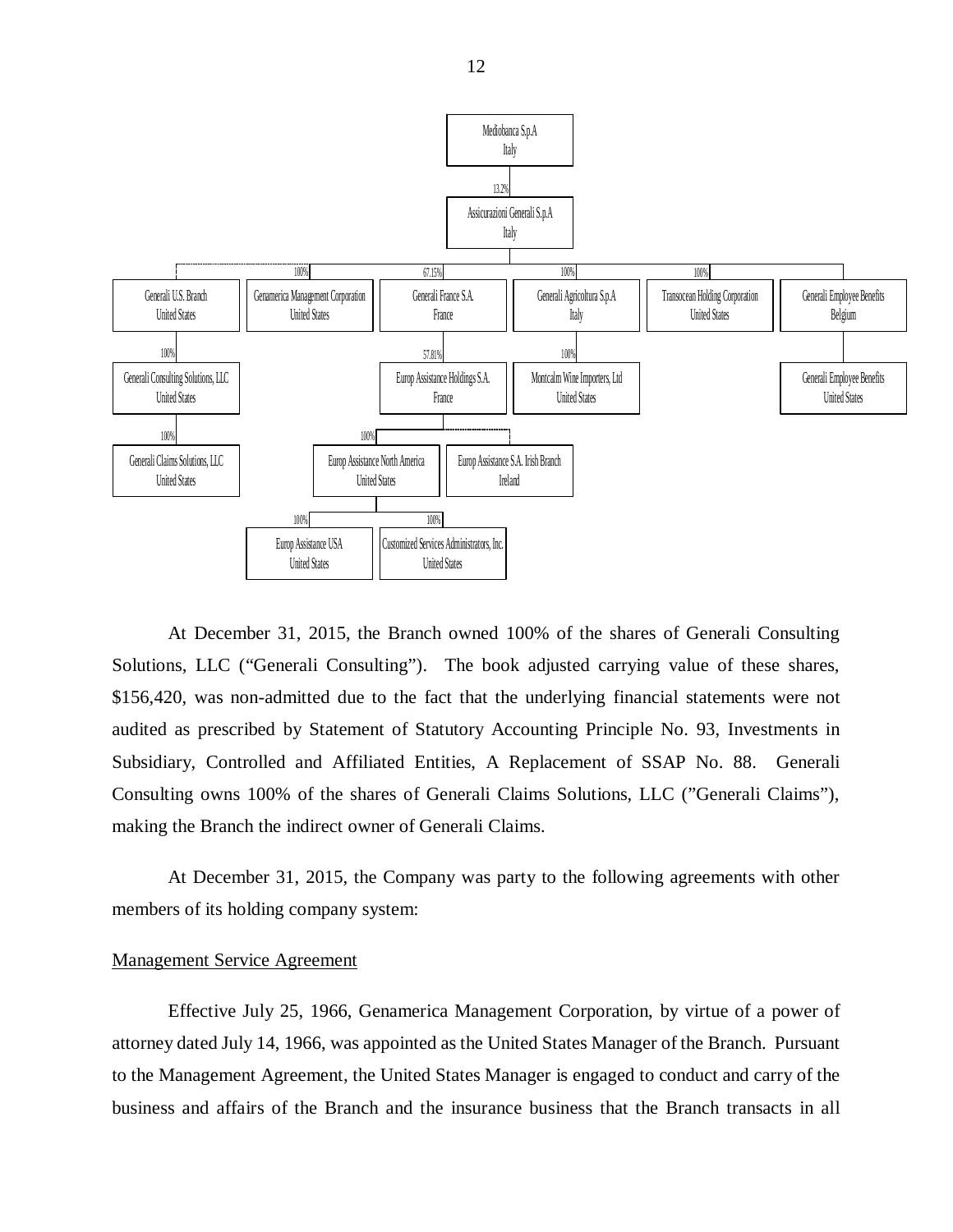jurisdictions in which it is authorized. The United States Manager is a wholly-owned subsidiary of Assicurazioni Generali S.p.A.

#### Service Agreements

During the examination period the Branch had in place several service agreements with its Home Office and, the following affiliated companies:

Generali Claims Solutions, LLC; Generali Consulting Solutions, LLC; Montcalm Wine Importers Ltd; Transocean Holding Corporation.

These agreements were not submitted to the Department as required by Article 1505(d)(3) of the New York Insurance Law. It is recommended that the Branch establish procedures to ensure that all related party agreements be timely submitted to the Department for approval or nondisapproval according to Article 15 of the New York Insurance Law.

It is noted that revised service agreements with an effective date of September 1, 2016 with each of the above listed affiliates were submitted to the Department on July 29, 2016 and approved on September 29, 2016. Under these agreements, the Branch agrees to provide services for the benefit of the respective affiliate for: salaries, employee benefits and relations, payroll taxes, and equipment expenses. They also provide for rent expense, printing and stationery, postage and telephone, and insurance. The affiliates agree to pay a share of the services based on a formula detailed in their respective agreements. Each agreement will remain in full force for a term of four (4) months from the effective date. At the expiration of such four (4) month term and of each successive twelve (12) month term thereafter, these agreement will automatically renew without the necessity of any action by either party and shall remain in effect for consecutive twelve (12) month periods unless and until terminated by either party in accordance with the terms hereof.

Effective September 9, 2015, the Branch entered into an agreement with Europ Assistance USA, Inc. ("EA"), an affiliated entity, whereby it contracts with EA for the provision of travel assistance services in connection with travel insurance underwritten by the Branch. This agreement was submitted to and approved by the Department pursuant to Article 1505 of the New York Insurance Law.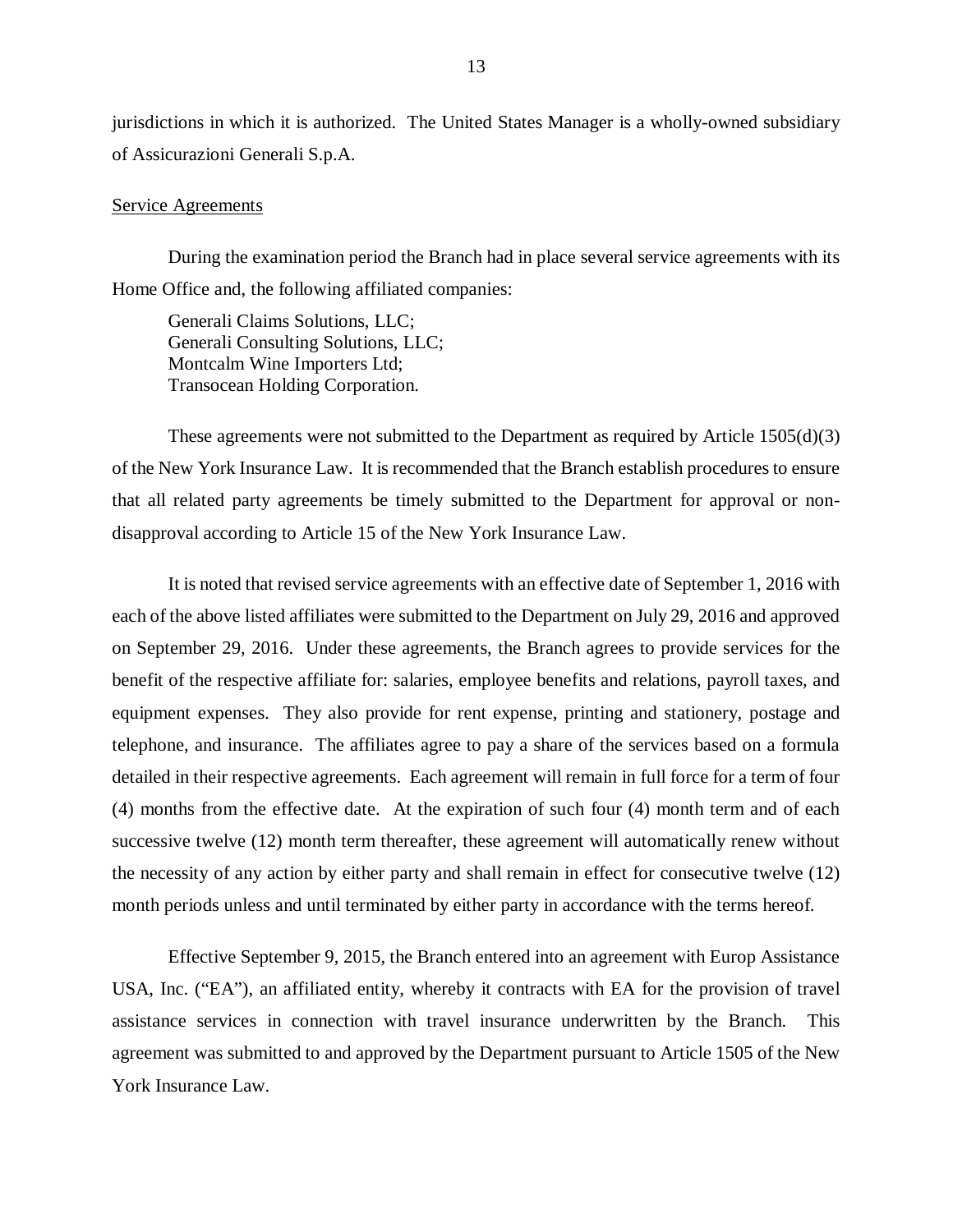### E. Significant Operating Ratios

The following ratios have been computed as of December 31, 2015, based upon the results of this examination:

| Net premiums written to surplus as regards<br>policyholders                               | 80% |
|-------------------------------------------------------------------------------------------|-----|
| Liabilities to liquid assets (cash and invested<br>assets less investments in affiliates) | 63% |
| Premiums in course of collection to surplus as<br>regards policyholders                   | 18% |

All of the above ratios fall within the benchmark ranges set forth in the Insurance Regulatory Information System of the National Association of Insurance Commissioners.

The underwriting ratios presented below are on an earned/incurred basis and encompass the five-year period covered by this examination:

|                                              | Amounts       | Ratios  |
|----------------------------------------------|---------------|---------|
| Losses and loss adjustment expenses incurred | \$ 83,239,425 | 65.79%  |
| Other underwriting expenses incurred         | 40,438,219    | 31.96   |
| Net underwriting gain                        | 2,854,732     | 2.26    |
| Premiums earned                              | \$126,532,376 | 100.00% |

## F. Accounts and Records

The Branch did not submit Schedule Y Part 2 for 2015 to report the transactions accrued with other affiliates. According to the 2015 P&C Annual Statement Instructions, Schedule Y Part 2 should be completed and submitted with Schedule Y Part 1 and Part 1A, if the transactions with any affiliates have accrued and the reporting entity answered "YES" to General Interrogatories, Part 1, Question 1.1.

It is recommended that the Branch prepare Schedule Y, Part 2 in accordance with the annual statement instructions.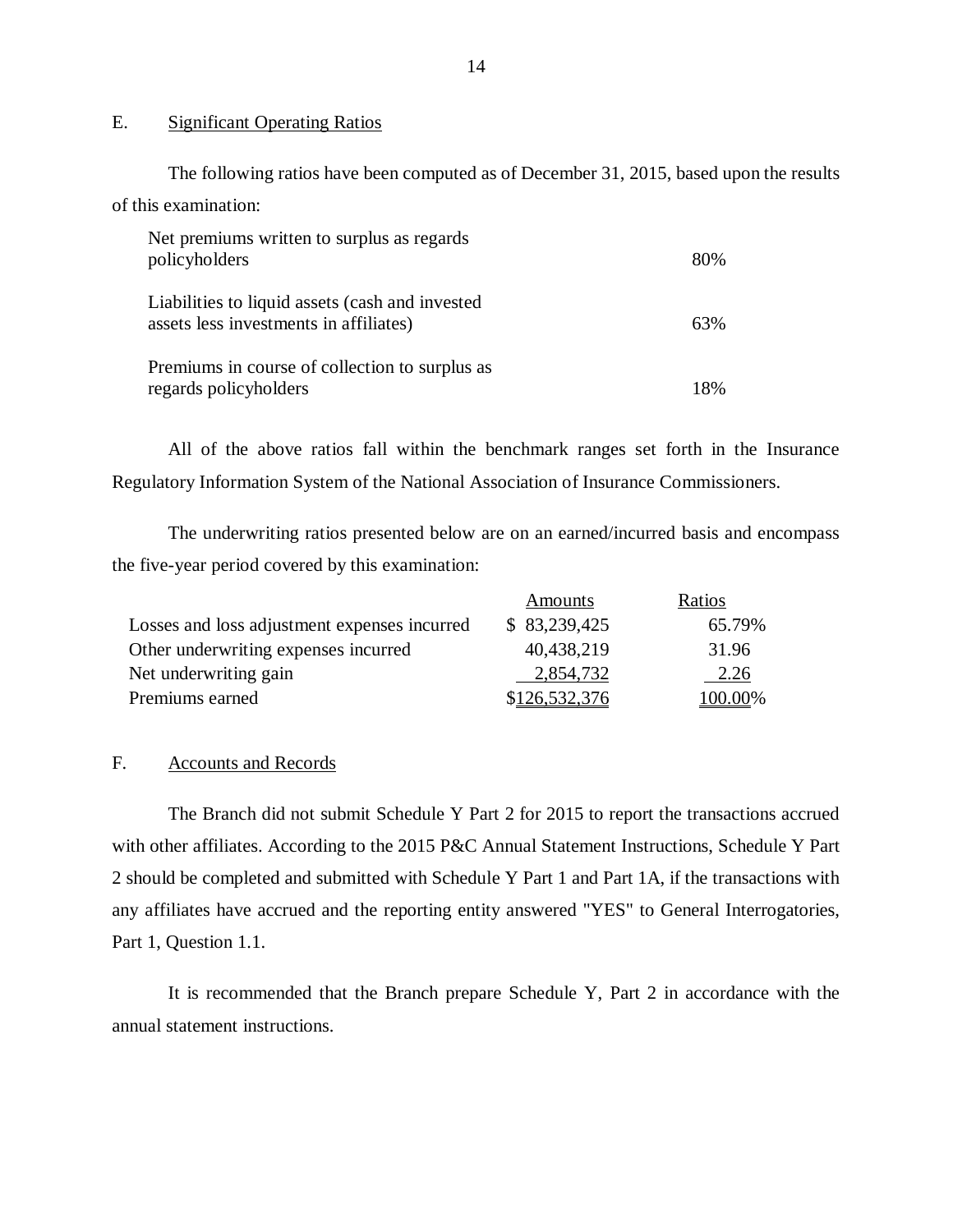In 2015, the Branch refined its process for preparing Schedule P, which resulted in a change in the mapping of its lines of business. The Department's actuary determined that the Branch should have reported this change in response to Schedule P Interrogatories question 7.1.

It is recommended that the Branch disclose all information relevant to its Schedule P interrogatories that may have an effect in the reporting and preparation of Schedule P.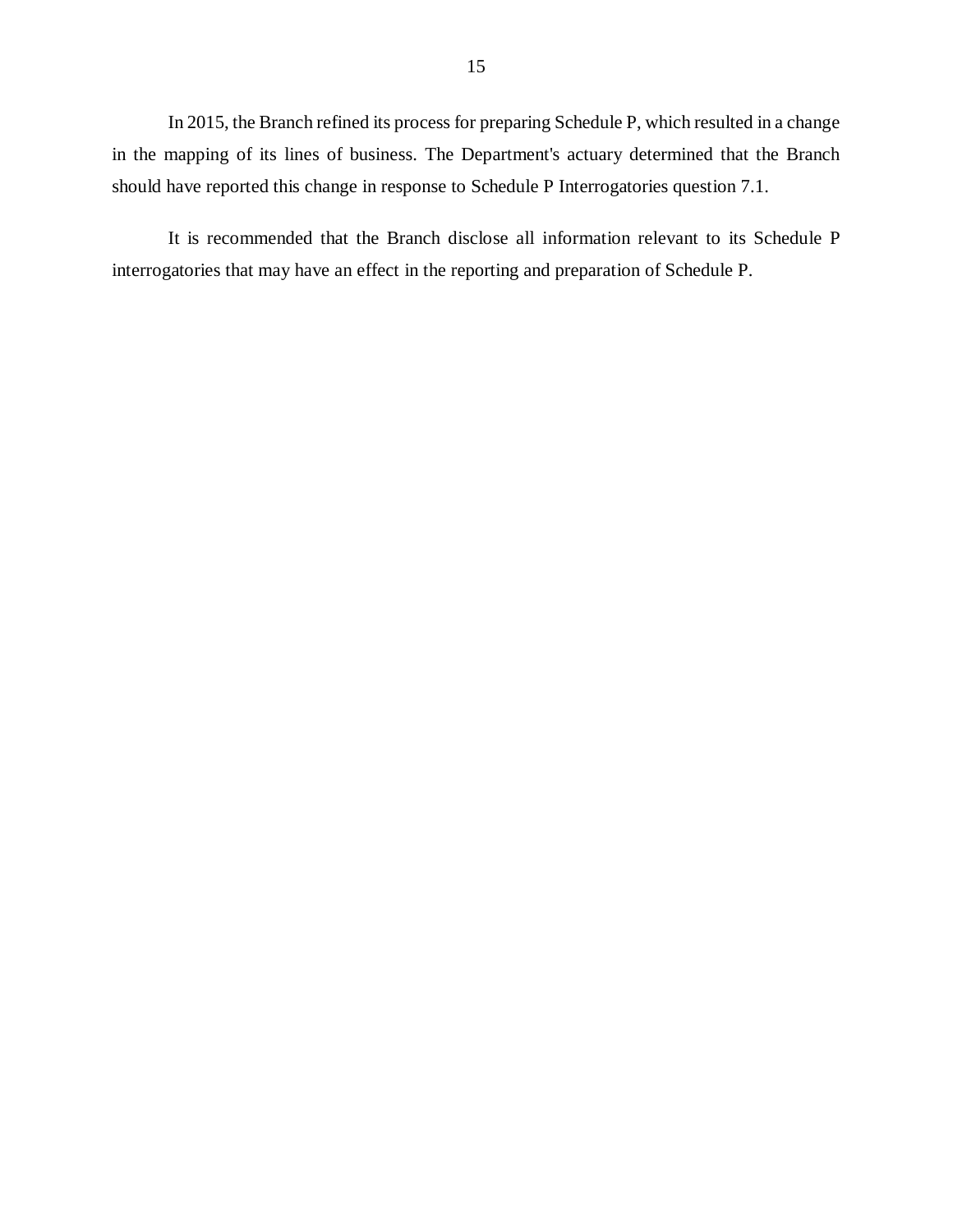# **3. FINANCIAL STATEMENTS**

## A Balance Sheet

The following shows the assets, liabilities and surplus as regards policyholders as of December 31, 2015 as reported by the Branch.

|                                                      | Examination  |                           |              |
|------------------------------------------------------|--------------|---------------------------|--------------|
| <b>Assets</b>                                        |              | <b>Assets Not</b>         | Net Admitted |
|                                                      | Assets       | Admitted                  | Assets       |
|                                                      |              |                           |              |
| <b>Bonds</b>                                         | \$44,074,504 | $\mathcal{S}$<br>$\theta$ | \$44,074,504 |
| Common stocks (stocks)                               | 156,420      | 156,420                   |              |
| Cash                                                 | 5,305,301    | $\theta$                  | 5,305,301    |
| Other – Pensions                                     | 3,285,488    | 3,285,488                 | $\theta$     |
| Investment income due and accrued                    | 240,508      | $\theta$                  | 240,508      |
| Uncollected premiums and agents' balances in the     |              |                           |              |
| course of collection                                 | 6,300,977    | 1,417,525                 | 4,883,452    |
| Deferred premiums, agents' balances and              |              |                           |              |
| installments booked but deferred and not yet due     | 907,246      | $\theta$                  | 907,246      |
| Amounts recoverable from reinsurers                  | 878,608      | $\Omega$                  | 878,608      |
| Electronic data processing equipment and software    | 19,063       | 19,063                    | $\Omega$     |
| Receivables from parent, subsidiaries and affiliates | 736,411      | 4,911                     | 731,500      |
| Other assets                                         | 2,656,167    |                           | 2,656,167    |
| Leasehold improvements                               | 299,125      | 299,125                   | $\theta$     |
| Advances                                             | 197,212      | 197,212                   | $\Omega$     |
|                                                      |              |                           |              |
| Totals                                               | \$65,057,030 | \$5,379,744               | \$59,677,286 |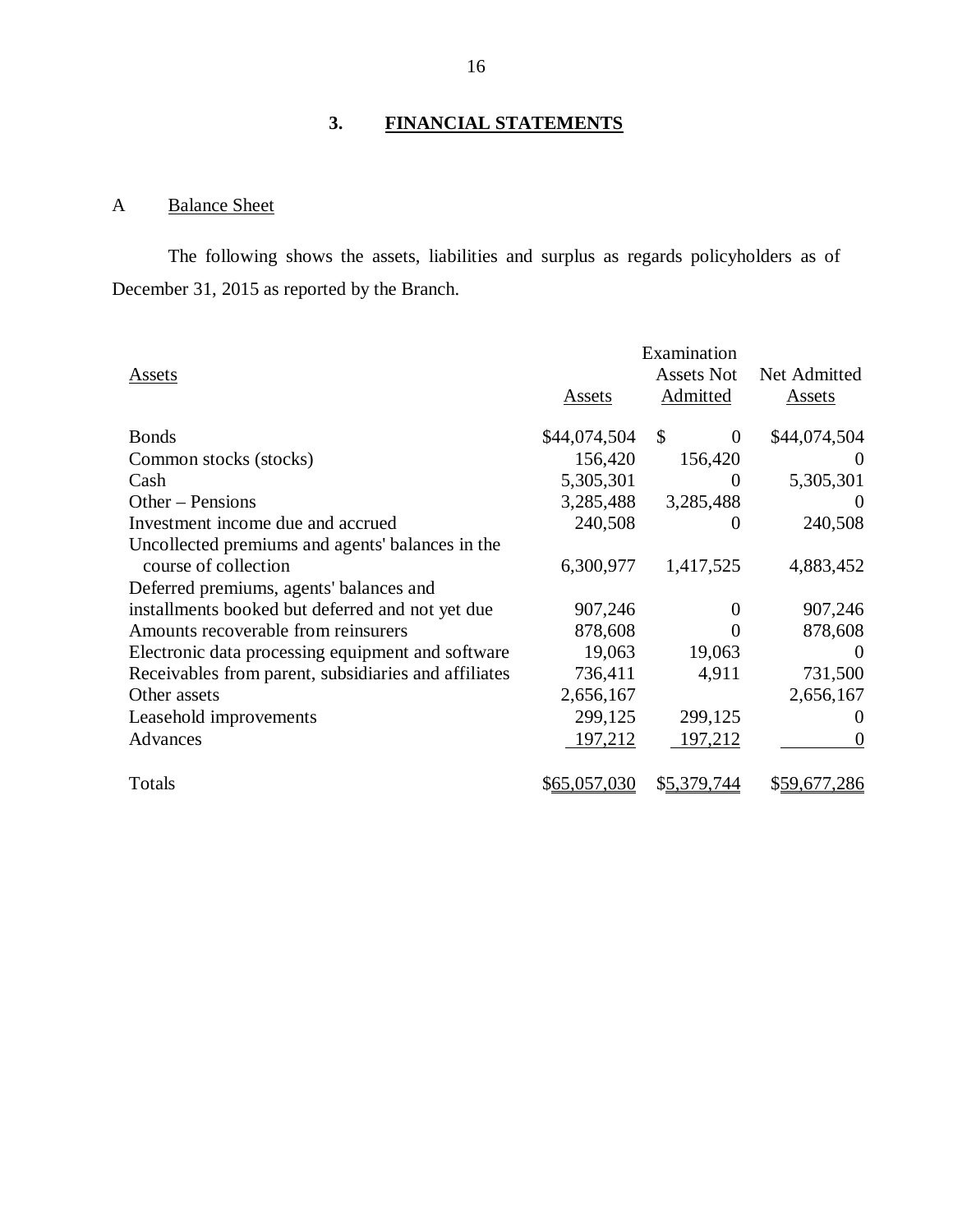## Liabilities, surplus and other funds

| Losses and Loss Adjustment Expenses                            | \$18,573,722  |
|----------------------------------------------------------------|---------------|
| Reinsurance payable on paid losses and loss adjustment         |               |
| expenses                                                       | (276,208)     |
| Other expenses (excluding taxes, licenses and fees)            | 261,278       |
| Taxes, licenses and fees (excluding federal and foreign income |               |
| taxes)                                                         | 1,750,070     |
| Current federal and foreign income taxes                       | 20,380        |
| Unearned premiums                                              | 902,335       |
| Ceded reinsurance premiums payable (net of Ceding              |               |
| commissions)                                                   | 6,252,509     |
| Funds held by company under reinsurance treaties               | 75,000        |
| Amounts withheld or retained by company for Account of others  | 24,433        |
| Provision for reinsurance                                      | 618,952       |
| Minimum pension liability                                      | 4,006,261     |
| <b>Total liabilities</b>                                       | \$32,208,732  |
| Aggregate write-ins for other than special surplus             |               |
| funds                                                          | \$<br>500,000 |
| Unassigned funds (surplus)                                     | 26,968,554    |
| Surplus as regards policyholders                               | \$27,468,554  |
| Totals                                                         | \$59,677,286  |

Note: The Internal Revenue Service has not scheduled a tax audit of the Branch's federal income tax returns for the years under examination. The examiner is unaware of any potential exposure of the Branch to any tax assessment that could result from such audit and no liability has been established herein relative to such contingency.

Company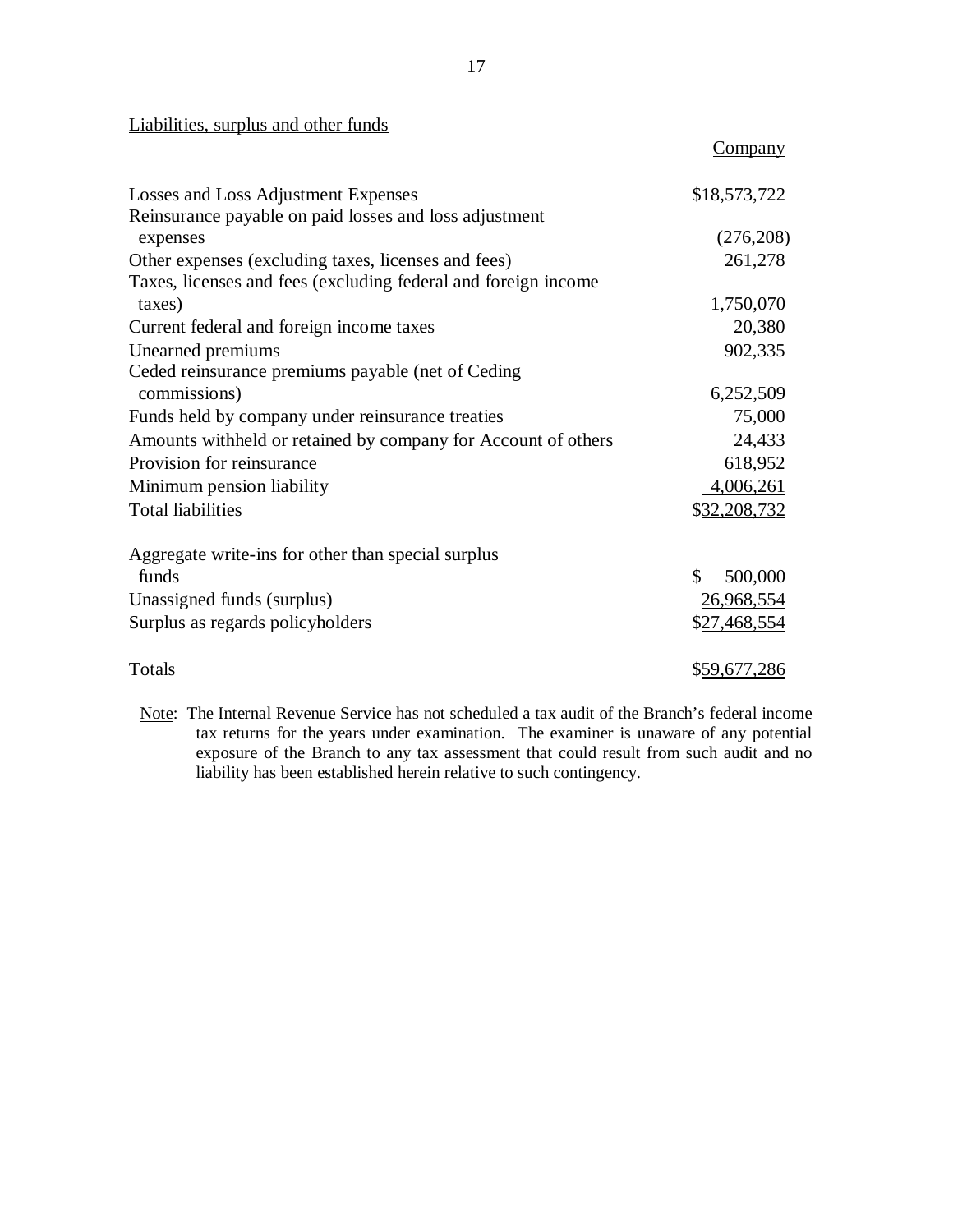## <span id="page-19-0"></span>B. Statement of Income

The Branch's net income for the all the years under examination totaled \$3,758,280 detailed as follows:

| Underwriting Income |  |
|---------------------|--|
|                     |  |

| Premiums earned                                    |              | \$126,532,376   |
|----------------------------------------------------|--------------|-----------------|
| Deductions:                                        |              |                 |
| Losses and loss adjustment expenses incurred       | \$83,239,425 |                 |
| Other underwriting expenses incurred               | 40,438,219   |                 |
| Total underwriting deductions                      |              | 123,677,644     |
| Net underwriting gain or (loss)                    |              | 2,854,732       |
| <b>Investment</b> Income                           |              |                 |
| Net investment income earned                       | 2,098,872    |                 |
| Net investment gain or (loss)                      |              | 2,098,872       |
| Other Income(Loss)                                 |              |                 |
| Pension liability loss                             | (2,692,324)  |                 |
| Total other income (loss)                          |              | (2,692,324)     |
| Net income before federal and foreign income taxes |              | 2,261,280       |
| Federal and foreign income taxes incurred          |              | 40,000          |
| Net Income                                         |              | S.<br>2,221,280 |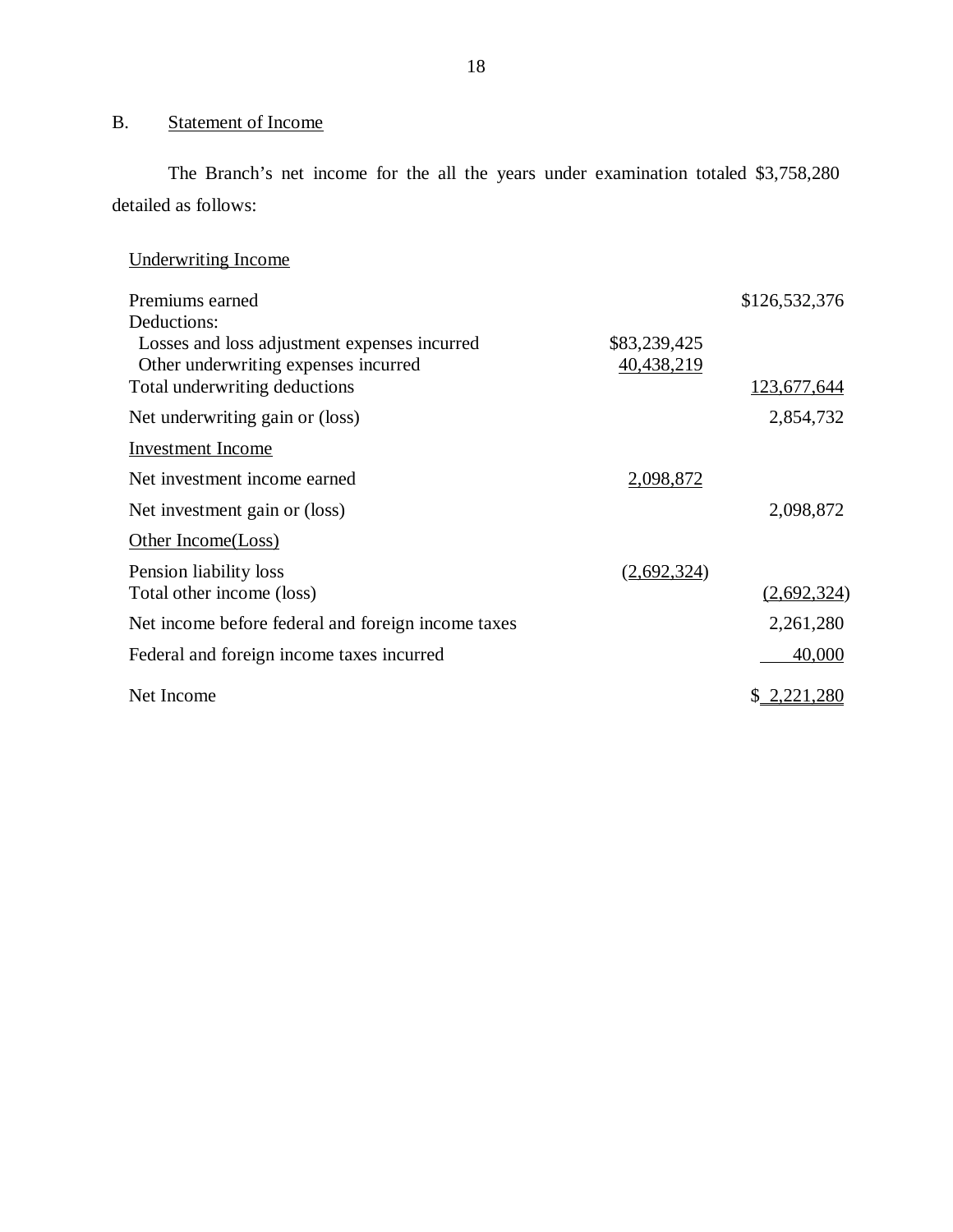## C. Capital and Surplus

Surplus as regards policyholders increased \$4,666,331 during the four-year examination period January 1, 2012 through December 31, 2015, detailed as follows:

| Surplus as regards policyholders per<br>Company as of December 31, 2011 |                            |                      | \$22,802,223 |
|-------------------------------------------------------------------------|----------------------------|----------------------|--------------|
|                                                                         | Gains in<br><b>Surplus</b> | Losses in<br>Surplus |              |
| Net income                                                              | \$2,221,280                |                      |              |
| Change in non-admitted assets                                           | 55,760                     |                      |              |
| Change in provision for reinsurance                                     | 7,778,021                  |                      |              |
| Pension surplus adjustment                                              |                            | \$2,771,228          |              |
| Prior period adjustments                                                | O                          | 2,617,502            |              |
| Net increase (decrease) in surplus                                      | \$10,055,061               | \$5,388,730          | 4,666,331    |
| Surplus as regards policyholders per<br>Company as of December 31, 2015 |                            |                      |              |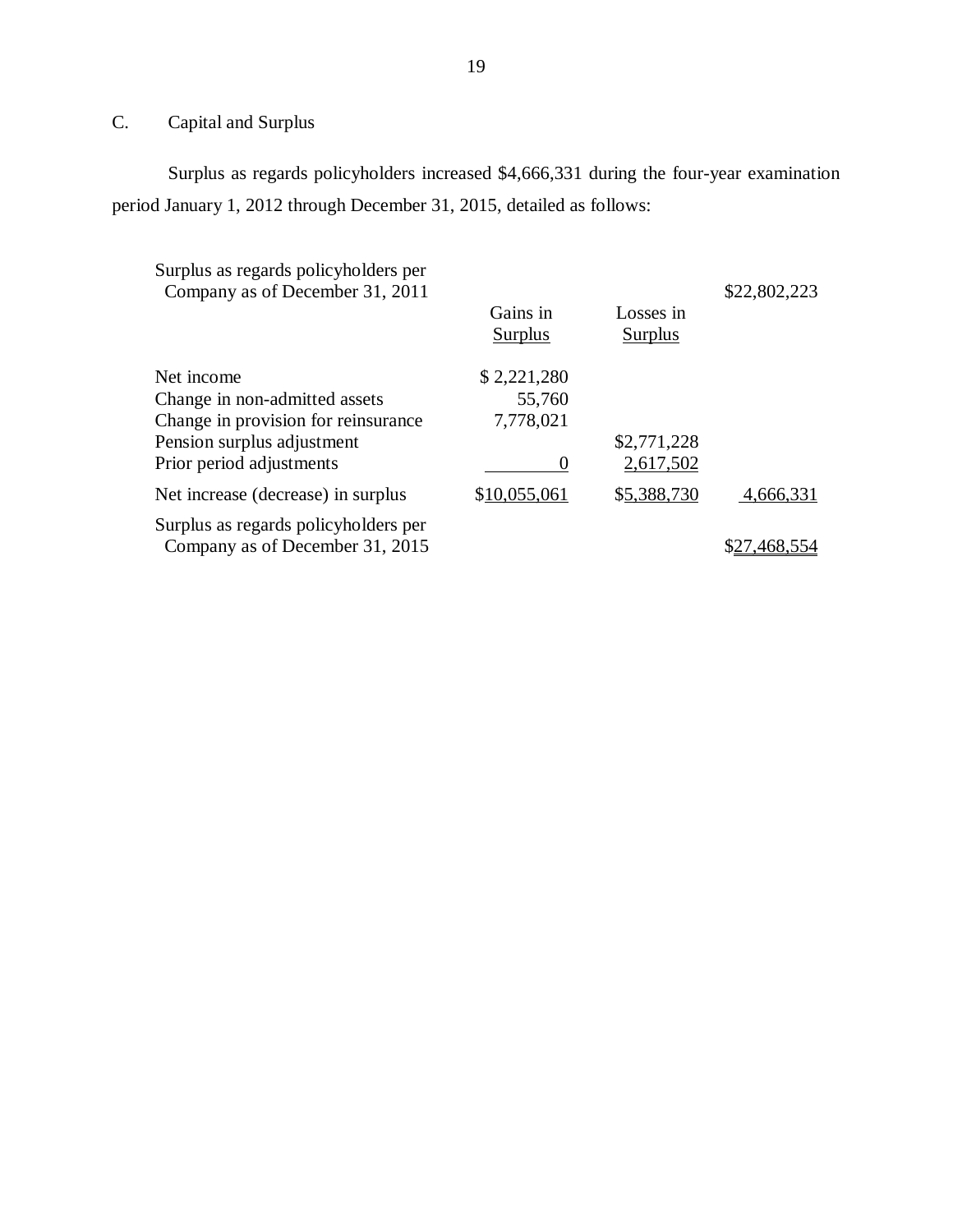## D. Trusteed Surplus Statement

The following statement shows the trusteed surplus of the Branch calculated in accordance with Section 1312 of the New York Insurance Law:

| <b>Assets</b>                                                                                                                                    |               |             |                          |
|--------------------------------------------------------------------------------------------------------------------------------------------------|---------------|-------------|--------------------------|
| Bonds deposited with the state insurance departments for the protection of<br>all policyholders and creditors within the United States: New York |               | \$3,716,129 |                          |
| Accrued interest thereon                                                                                                                         |               | 13,049      |                          |
| Total deposits with state insurance departments                                                                                                  |               |             | \$3,729,178              |
| Vested in and held by United States Trustee:                                                                                                     |               |             |                          |
| Cash                                                                                                                                             |               | 774,971     |                          |
| <b>Bonds</b>                                                                                                                                     |               | 37,038,314  |                          |
| Total trusteed assets                                                                                                                            |               |             | 37,813,285               |
| Total gross assets                                                                                                                               |               |             | \$41,542,463             |
| Liabilities                                                                                                                                      |               |             |                          |
| Total liabilities per examination results                                                                                                        |               |             | \$32,208,732             |
| Deduction from liabilities:                                                                                                                      |               |             |                          |
| Reinsurance recoverable on paid losses:                                                                                                          |               |             |                          |
| Authorized companies                                                                                                                             | $\mathcal{S}$ | 692,011     |                          |
| Unauthorized companies                                                                                                                           |               | 186,597     |                          |
| Special deposits, not exceeding net liabilities carried in this statement on<br>liabilities in each respective state                             |               | 3,119,830   |                          |
| Accrued interest on state deposit                                                                                                                |               | 1,647       |                          |
| Agents' balances or uncollected premiums not more than ninety days past<br>due, not exceeding unearned premium reserves carried thereon          |               | 5,790,698   |                          |
| Total deductions                                                                                                                                 |               |             | 9,790,783                |
| Net liabilities (Section 1312)<br>Trusteed surplus (Section 1312)                                                                                |               |             | 22,417,949<br>19,124,514 |
| Total liabilities and trusteed surplus                                                                                                           |               |             | \$41,542,463             |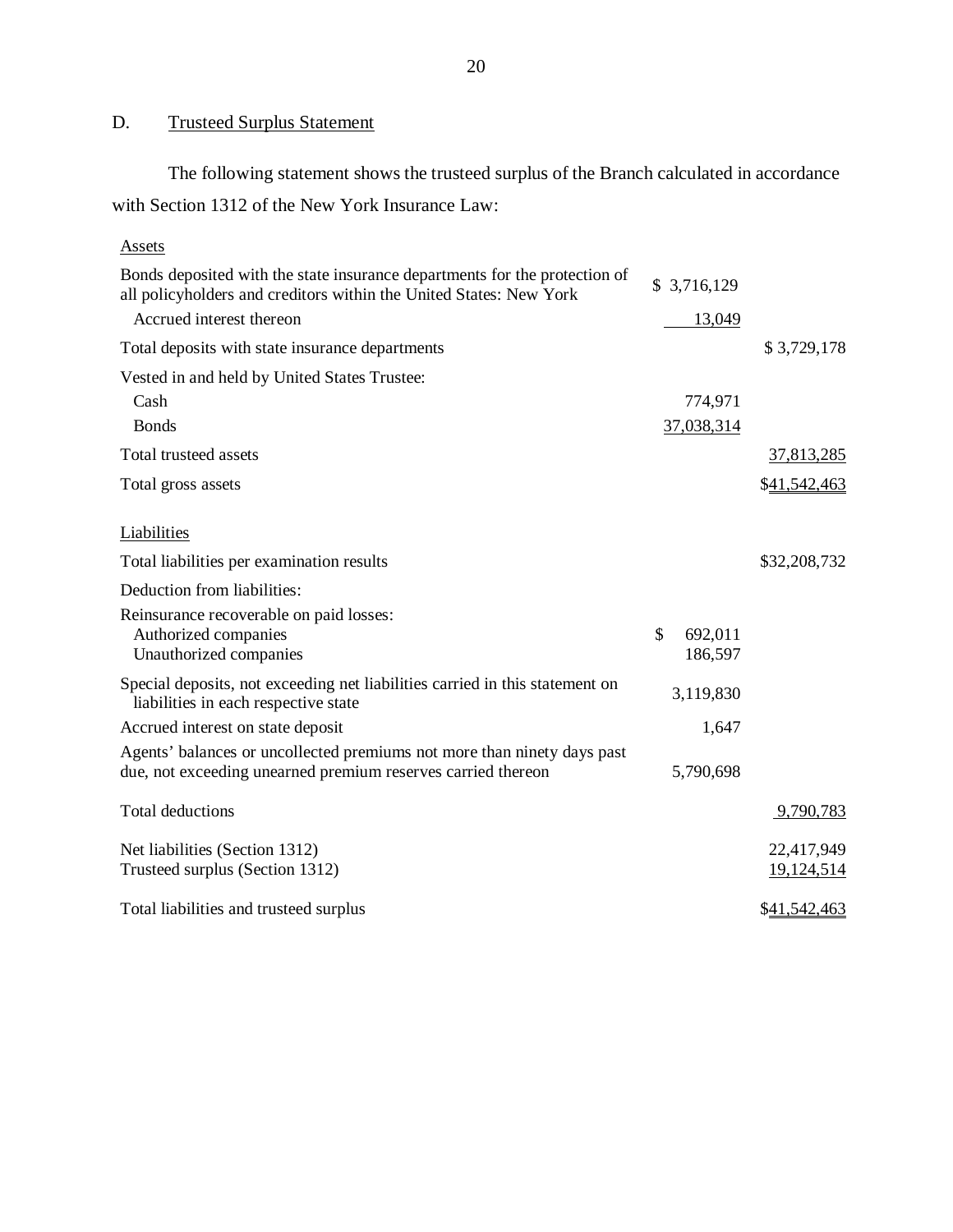### E. Analysis of Changes to Surplus

| Surplus as regards policyholders at December<br>31, 2015, per filed annual statement  | Decrease                 | \$27,468,554 |
|---------------------------------------------------------------------------------------|--------------------------|--------------|
| Losses and loss adjustment expenses<br>Provision for reinsurance<br>Net decrease      | \$1,173,000<br>1,787,000 | (2,960,000)  |
| Surplus as regards policyholders per report on<br>examination as of December 31, 2015 |                          | \$24.508.554 |

#### **4. LOSSES AND LOSS ADJUSTMENT EXPENSES**

The examination liability for the captioned items of \$19,746,722 is \$1,173,000 more than the \$18,573,722 reported by the Branch in its December 31, 2015, filed annual statement. The examination analysis of the Loss and loss adjustment expense reserves was conducted in accordance with generally accepted actuarial principles and statutory accounting principles, including the NAIC Accounting Practices & Procedures Manual, Statement of Statutory Accounting Principle No. 55 ("SSAP No. 55").

## **5 PROVISION FOR REINSURANCE**

The examination liability for the captioned item of \$2,405,952 is \$1,787,000 more than the \$618,952 reported by the Branch in its December 31, 2015 filed annual statement. The examination change is due to the disallowance of reinsurance recoverables on cessions to unauthorized reinsurers that were not collateralized. See Section 2.  $C -$ Cession to unauthorized affiliates – of this report.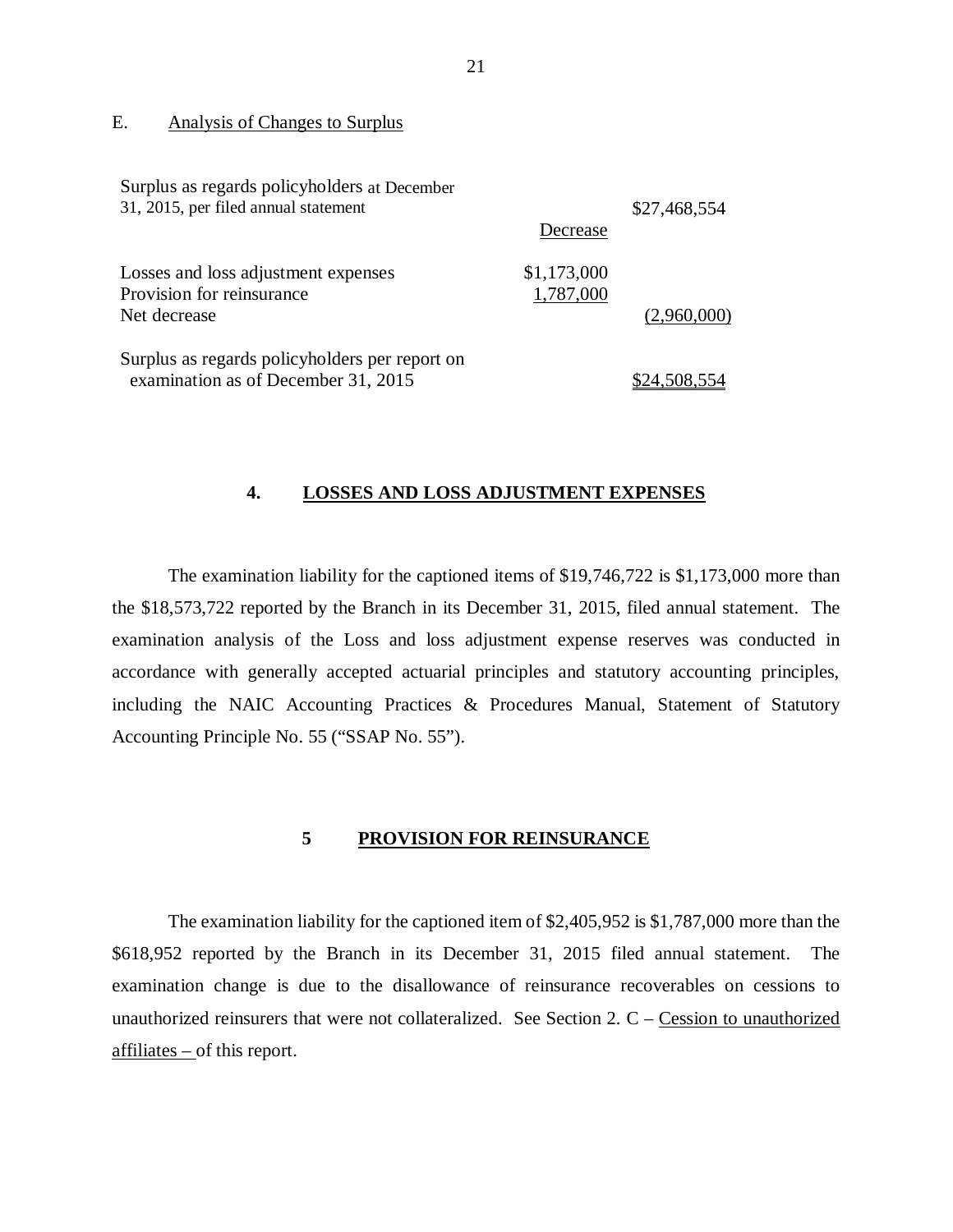## **6. COMPLIANCE WITH PRIOR REPORT ON EXAMINATION**

The prior report on examination contained eight recommendations as follows (page numbers refer to the prior report):

## ITEM PAGE NO.

- A i It was recommended that board members who are unable or unwilling to Management attend meetings consistently should resign or be replaced 4 The Branch has complied with this recommendation.
- B Reinsurance
	- i It was recommended that going forward the Branch should utilize prospective accounting only for business ceded on or after the effective date of the reinsurance agreement or amendment, pursuant to SSAP No. 62R 7

The Branch has complied with this recommendation.

ii It was recommended that the Branch comply with Section  $1505(d)(2)$  of the New York Insurance Law and notify the superintendent prior to entering into affiliated reinsurance agreements. 8

The Branch has not complied with this recommendation. A similar recommendation is contained in this report.

iii It was recommended that the Branch comply with Section  $1308(e)(1)(A)$ of the New York Insurance Law and refrain from ceding more than fifty percent of the unearned premiums on the net amount of its insurance in force at the beginning of such period, without the Superintendent's permission. 9

The Branch has not complied with this recommendation. A similar recommendation is contained in this report.

C Holding Company System

> i It was recommended that the Branch file a Form HC1 with the Department annually, on a going-forward basis, pursuant to the provisions of Part 80-1.4 of Department Regulation 52. 10

The Branch has complied with this recommendation.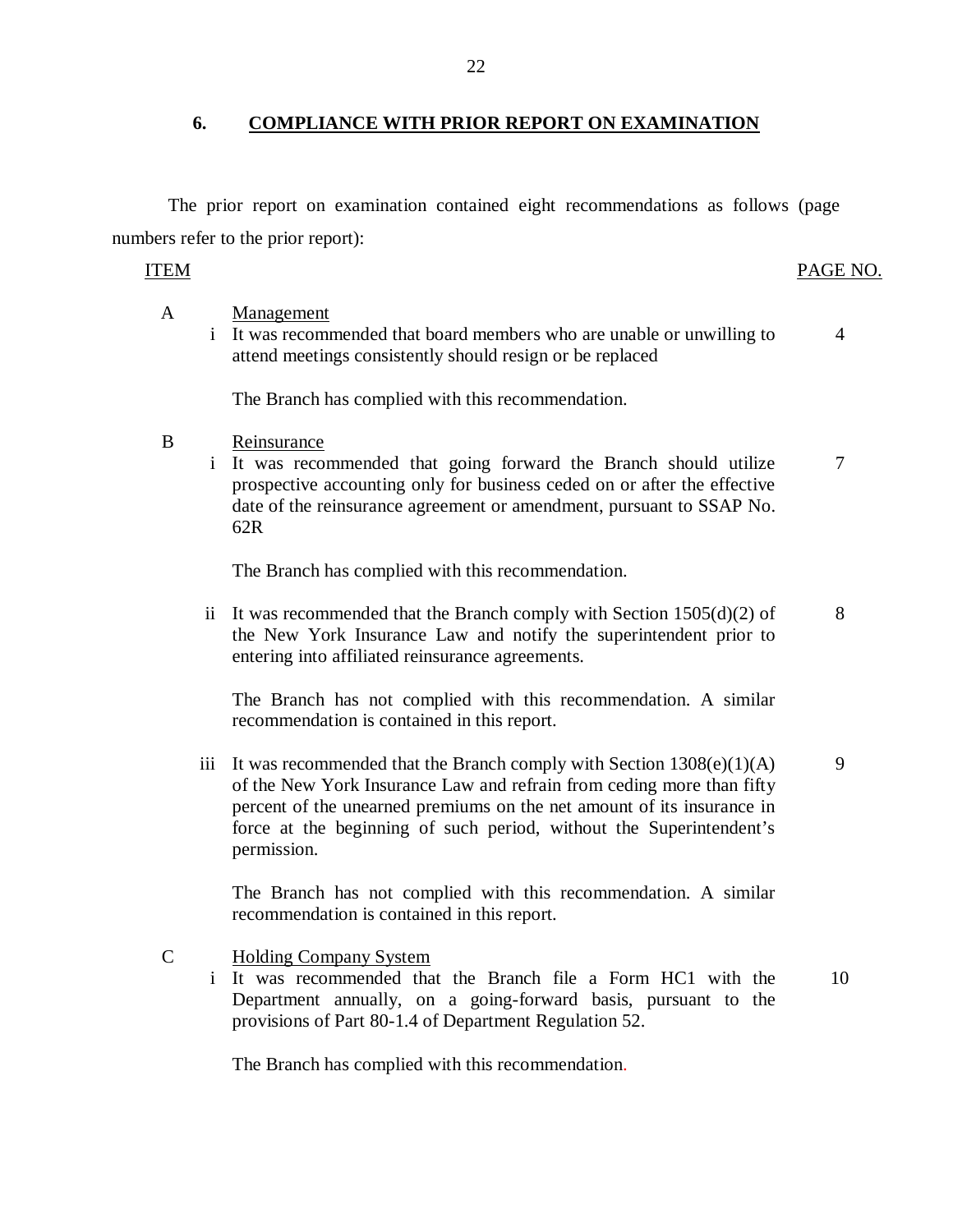## ITEM

#### D Accounts and Records

 $\frac{i}{\pi}$  It was recommended that the Branch take due care to comply with Section 1407(a)(4) of the New York Insurance Law with regards to non-reserve and prohibited investments for a property/casualty insurer. 13

The Branch has complied with this recommendation.

ii It was recommended that the Branch comply with Section 1412(a) of the New York Insurance Law with regards to the disposal of prohibited investments. 14

The Branch has complied with this recommendation.

iii It is recommended that the Branch comply with SSAP No. 96 when determining the admissibility of receivables with related parties. 14

The Branch has complied with this recommendation.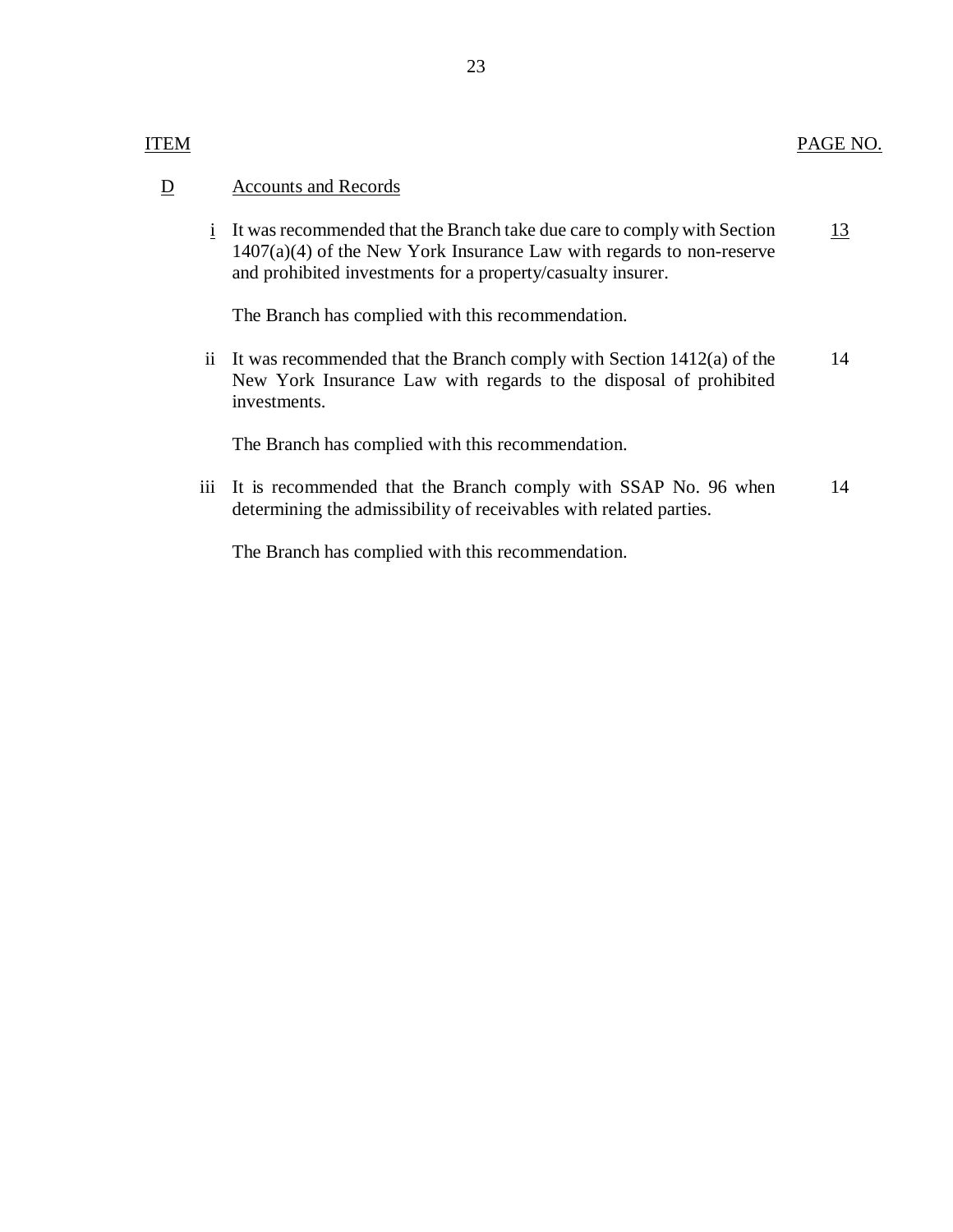## **7. SUMMARY OF COMMENTS AND RECOMMENDATIONS**

# ITEM PAGE NO.

| A            | $\mathbf{i}$        | Management<br>It is recommended that board of directors' meetings be held regularly, so<br>that adequate oversight and monitoring of the Branch's business<br>operations is provided. It is also recommended that the Branch ensure<br>that its manager's by-laws are properly followed.                    | 6  |
|--------------|---------------------|-------------------------------------------------------------------------------------------------------------------------------------------------------------------------------------------------------------------------------------------------------------------------------------------------------------|----|
| B            | $\mathbf{i}$        | Reinsurance<br>It is recommended that the Branch comply with Section $1505(d)(2)$ of the<br>New York Insurance Law and notify the Department prior to entering into<br>any affiliated reinsurance agreements that requires submission.                                                                      | 10 |
|              | $\ddot{\mathbf{i}}$ | It is recommended that the Branch comply with Section $1308(e)(1)$ of<br>the New York Insurance Law and refrain from ceding more than fifty<br>percent of the unearned premiums on the net amount of its insurance in<br>force at the beginning of such period, without the Superintendent's<br>permission. | 10 |
|              | iii                 | It is recommended that the Branch obtain its letter of credits from the<br>respective assuming reinsurer as required by Department Regulation 133.                                                                                                                                                          | 10 |
|              | iv                  | It is recommended that the Branch establish and formalize a robust and<br>adequate internal control system surrounding its reinsurance process and<br>to test these controls to assess their effectiveness and ensure their proper<br>implementation.                                                       | 11 |
| $\mathsf{C}$ | $\mathbf{i}$        | <b>Service Agreements</b><br>It is recommended that the Branch establish procedures to ensure that all<br>related party agreements be timely submitted to the Department for<br>approval or non-disapproval according to Article 15 of the New York<br>Insurance Law.                                       | 13 |
| D            | $\mathbf{i}$        | <b>Accounts and Records</b><br>It is recommended that the Branch prepare Schedule Y, Part 2 in<br>accordance with the annual statement instructions.                                                                                                                                                        | 14 |
|              | ii                  | It is recommended that the Branch disclose all information relevant to its<br>Schedule P interrogatories that may have an effect in the reporting and<br>preparation of Schedule P.                                                                                                                         | 15 |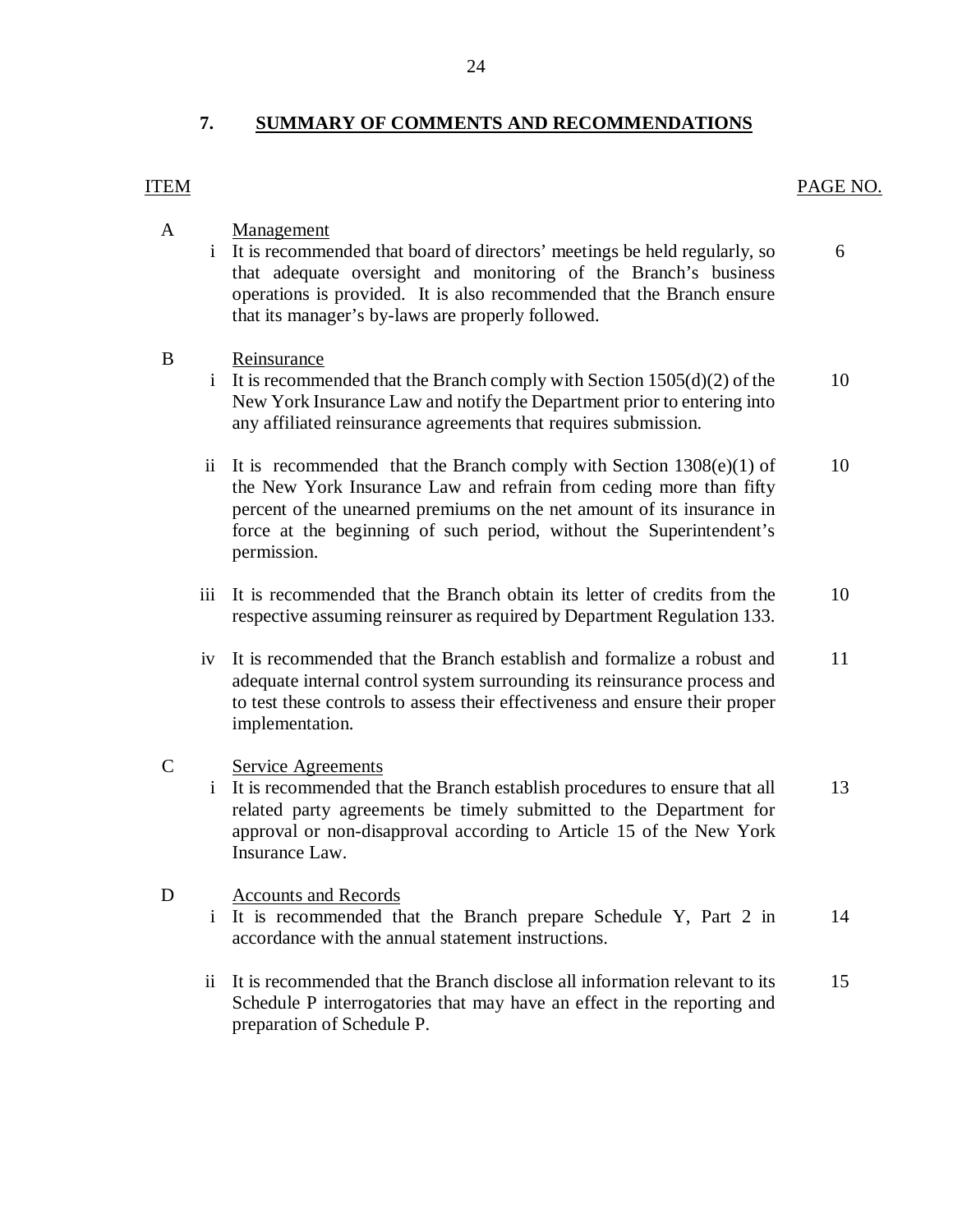E

## Losses and Loss Adjustment Expenses

- i The examination liability for the captioned items of \$19,746,722 is \$1,173,000 more than the \$18,573,722 reported by the Branch in its December 31, 2015, filed annual statement. 21
- $\mathbf F$ Provision for Reinsurance
	- i The examination liability for the captioned item of \$2,405,952 is \$1,787,000 more than the \$618,952 reported by the Branch in its December 31, 2015 filed annual statement. 21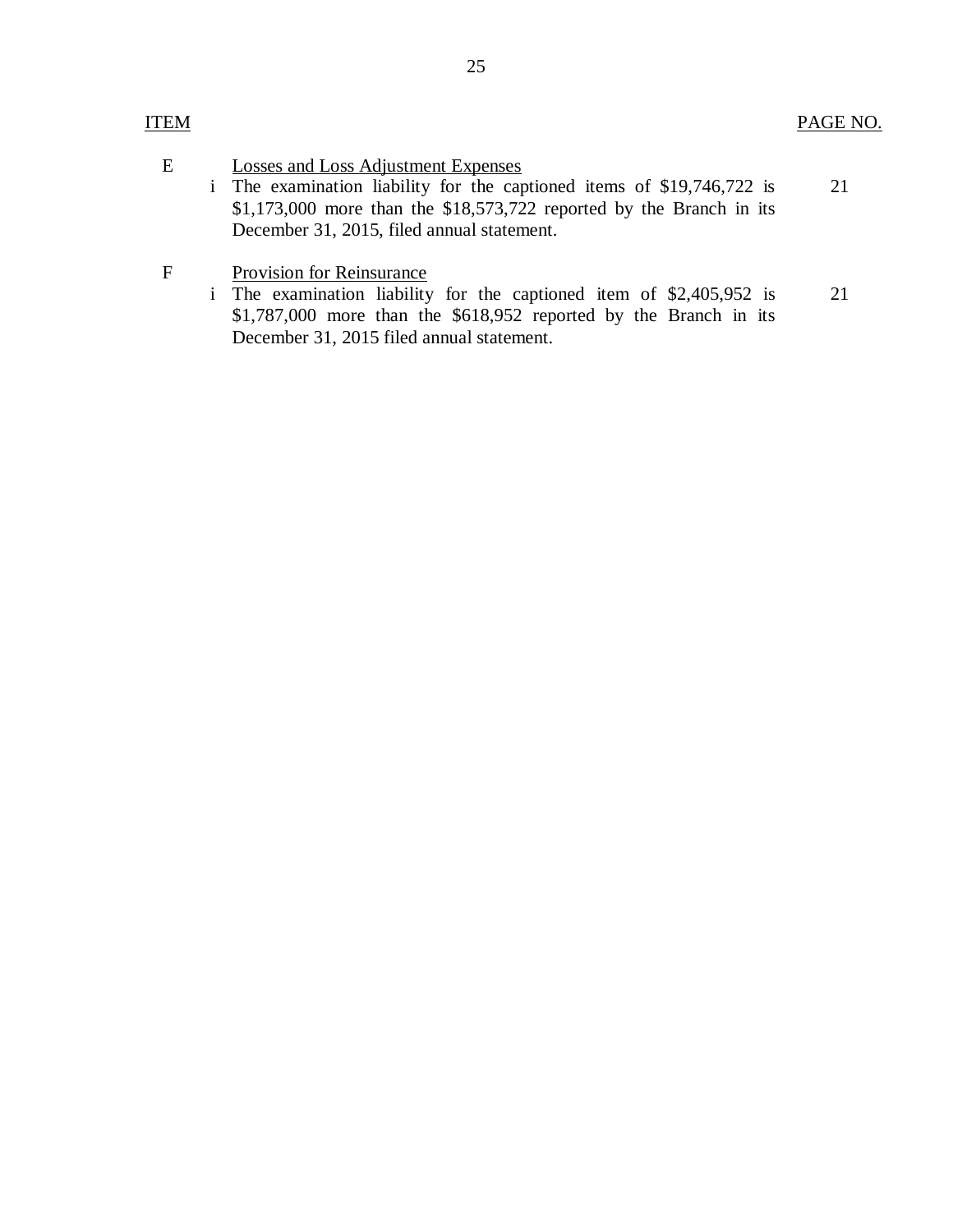Respectfully submitted,

Selrey David, CIE, AFE Associate Insurance Examiner

STATE OF NEW YORK ) )ss: COUNTY OF NEW YORK )

Selrey David, being duly sworn, deposes and says that the foregoing report, subscribed by him, is

true to the best of his knowledge and belief.

Selrey David

Subscribed and sworn to before me

this  $\_\_\_\_\_$  day of  $\_\_\_\_\_\_$ , 2017.